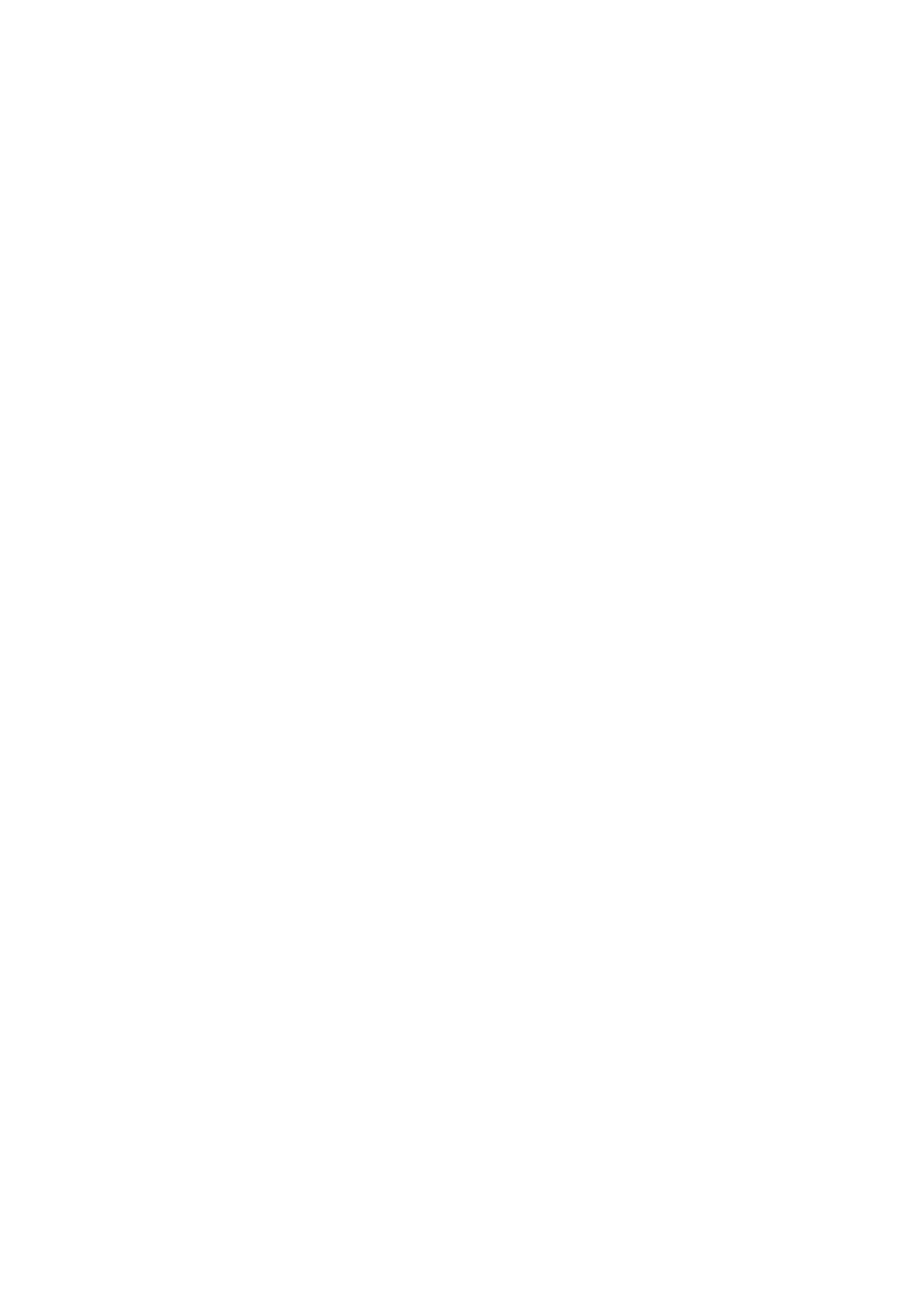#### **In the case of** Fáber v. Hungary**,**

The European Court of Human Rights (Second Section), sitting as a Chamber composed of:

Françoise Tulkens, *President,*

Dragoljub Popović,

Isabelle Berro-Lefèvre,

András Sajó,

Guido Raimondi,

Paulo Pinto de Albuquerque,

Helen Keller, *judges,*

and Stanley Naismith, *Section Registrar,*

Having deliberated in private on 26 June 2012,

Delivers the following judgment, which was adopted on that date:

## PROCEDURE

1. The case originated in an application (no. 40721/08) against the Republic of Hungary lodged with the Court under Article 34 of the Convention for the Protection of Human Rights and Fundamental Freedoms ("the Convention") by a Hungarian national, Mr Károly Fáber ("the applicant"), on 12 August 2008.

2. The applicant was represented by Mr T.R. Gyurta, a lawyer practising in Budapest. The Hungarian Government ("the Government") were represented by Mr L. Höltzl, Agent, Ministry of Public Administration and Justice.

3. The applicant alleged in particular that his prosecution on account of displaying a flag amounted to a violation of Article 10 and/or Article 11 of the Convention.

4. On 15 February 2011 the application was communicated to the Government. It was also decided to rule on the admissibility and merits of the application at the same time (Article 29 § 1).

## THE FACTS

## I. THE CIRCUMSTANCES OF THE CASE

5. The applicant was born in 1969 and lives in Budapest.

6. On 9 May 2007 the Hungarian Socialist Party (MSZP) held a demonstration in Budapest to protest against racism and hatred (hereinafter: MSZP demonstration). Simultaneously, members of *Jobbik*, a legally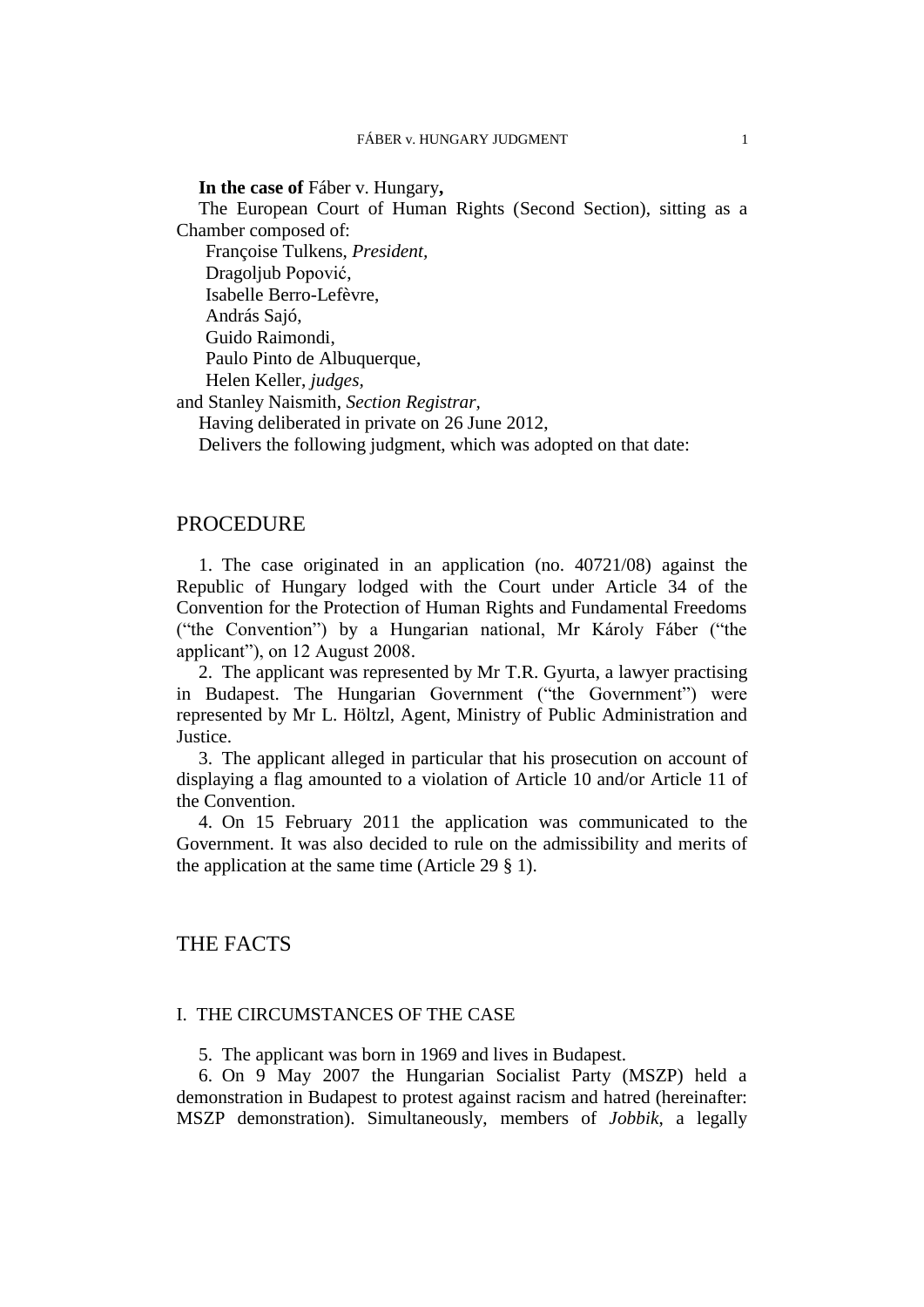registered right-wing political party assembled in an adjacent area to express their disagreement.

The applicant, silently holding a so-called *Árpád*-striped flag in the company of some other people, was observed by police as he stood nearby, at the steps leading to the Danube embankment (the location where in 1944/45, during the Arrow Cross regime, Jews were exterminated in large numbers). His position was close to the MSZP event and a few metres away from the lawn of the square where the *Jobbik* demonstration was being held.

According to the testimonies which the police officers subsequently gave in court, they had been instructed not to tolerate the *Árpád*-striped flag if it was displayed closer than 100 metres to the MSZP demonstration. The applicant and other witnesses later stated in court that the holders of the *Árpád*-striped flag were called "fascists" and "arrow-crossers" by the bystanders. The police supervising the scene called on the applicant either to remove the banner or leave. The applicant refused to do so, pointing out that this flag was a historical symbol and that no law forbade its display. Subsequently he was committed to the Budapest *Gyorskocsi* Police Holding Facility, where he was held in custody and under interrogation for six hours. After he had been released, the Budapest 5th District Police Department fined him 50,000 Hungarian forints (approximately 200 euros) for the regulatory offence of disobeying police instructions. The applicant's complaint to the Pest Central District Court was to no avail.

7. On appeal, the court held hearings on 7 December 2007 and 21 February 2008 and upheld the applicant's conviction. The court was satisfied that his conduct had been of a provocative nature, likely to result in unruliness in the context of the ongoing Socialist demonstration, and that his right to free expression could not be considered as reaching so far as to cause prejudice to public order. Despite the opinion of a heraldic expert, submitted by the applicant and stating that the flag in question was a historical one, the court considered its display offensive in the circumstances, because it had been placed higher than the national flag representing the Republic of Hungary. Therefore, the applicant's behaviour was considered to have been provocative.

## II. RELEVANT DOMESTIC AND INTERNATIONAL TEXTS

8. Act no. XX of 1949 on the Constitution (as in force at the material time) provides:

#### **Article 61**

"(1) In the Republic of Hungary everyone has the right to freedom of expression and speech, and to access and distribute information of public interest."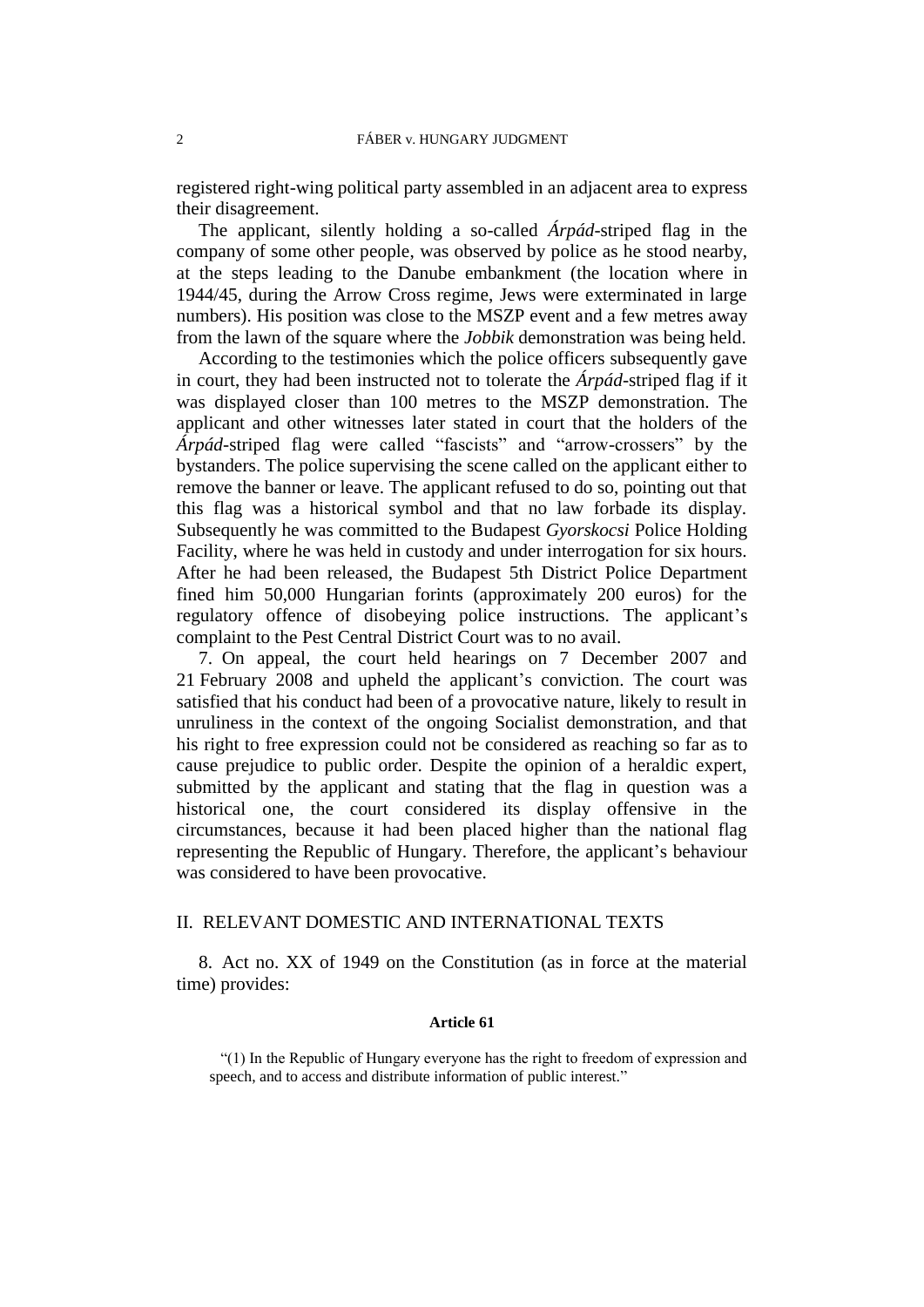#### **Article 62**

"(1) The Republic of Hungary recognises the right to peaceful assembly and ensures the free exercise thereof."

9. Act no. III of 1989 on the Right to Freedom of Assembly ("the Assembly Act") provides:

#### **Section 1**

"The right of assembly is a fundamental freedom guaranteed for everyone. The Republic of Hungary recognises this right and ensures its undisturbed exercise."

#### **Section 2**

"(1) In the framework of the exercise of the right of assembly, peaceful gatherings, marches and demonstrations (henceforth jointly: assemblies) may be held where the participants may freely express their opinion. ..."

#### **Section 11**

"(1) The order of the assembly shall be secured by the organiser.

(2) The police and other competent bodies shall, upon the organiser's request, contribute to the maintenance of the order of the assembly and arrange for the removal of persons disturbing the assembly."

#### **Section 14**

"(1) Where the exercise of the right of assembly violates section  $2(3)$  or the participants appear bearing arms or carrying weapons or in an armed manner, or hold an assembly subject to prior notification despite a prohibiting decision, the assembly shall be dispersed by the police.

(2) The dispersal of the assembly shall be preceded by a warning."

10. Act no. LXIX of 1999 on Administrative Offences provides:

#### **Section 142 – Disturbance**

"(1) Anyone who

a) fights or invites another person to fight,

b) in case of disturbance or disorderly conduct manifests disobedience to a measure imposed by the acting official person,

shall be punishable with imprisonment or a fine up to HUF 150,000.

(2) Anyone who appears at a public assembly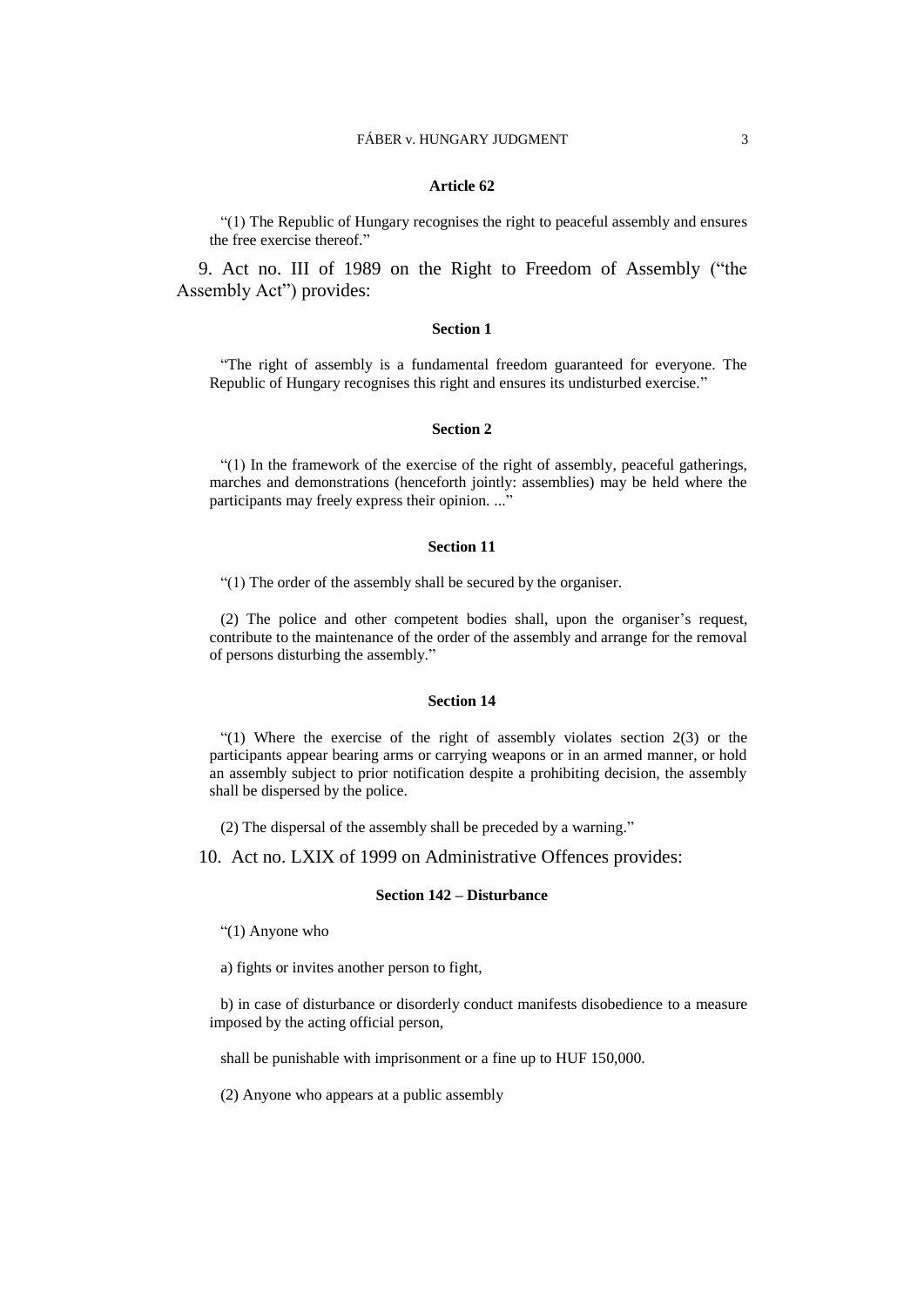a) possessing firearms or ammunition or any tool suitable for killing or causing bodily injury,

b) disobeying the organiser's or the police's security-related instructions

shall be punishable with a fine up to HUF 50,000.

(3) The perpetrator of the administrative offence specified in subsections (1)-(2) may also be subjected to a ban.

(4) Proceedings for the administrative offence specified in subsection (1) fall within the competence of the court, whereas proceedings for the administrative offence specified in subsection (2) fall within the competence of the police.

(5) For the purposes of this Act, public assembly means: an assembly falling within the ambit of the Act on the Right to Freedom of Assembly and accessible for anyone under identical conditions."

11. Section 143 of Act no. CV of 2004 on Defence and the Hungarian Defence Force (as in force at the material time) lists the *Árpád*-striped flag as one of the historical Hungarian banners.

12. Government Decree no. 218/1999. (ХП.28.) on Certain Administrative Offences provides as follows:

#### **Section 40/A – Disobeying a lawful measure**

"(1) A fine of up to HUF  $50,000$  may be imposed on a person who disobeys the lawful measures of a professional member of a law enforcement body."

13. Decision no. 75/2008. (V.29.) AB of the Constitutional Court contains the following passages:

"1. The Constitutional Court establishes that the right of assembly recognised in Article 62(1) of the Constitution also covers the holding of events organised in advance including peaceful events where the assembly can only be held shortly after the causing event. In addition, the right of assembly covers assemblies held without prior organisation.

2. The Constitutional Court holds that it is a constitutional requirement following from Article 62(1) of the Constitution that in the application of section 6 of Act no. III of !989, the obligation of notification pertains to organised events to be held on public ground. It is unconstitutional to prohibit merely on the basis of late notification the holding of such peaceful assemblies that cannot be notified three days prior to the date of the planned assembly, because of the nature of the causing event."

14. Decision no. 55/2001. (XI. 29.) AB of the Constitutional Court contains the following passages:

"... In so far as the necessity of restricting the right of assembly is concerned, an independent examination should be made on the restriction realised in the form of the obligation to give notification in advance of assemblies planned to be held on public places of any kind, and on the restriction realised in the form of the right of the authorities to prohibit in certain cases the holding of the assembly.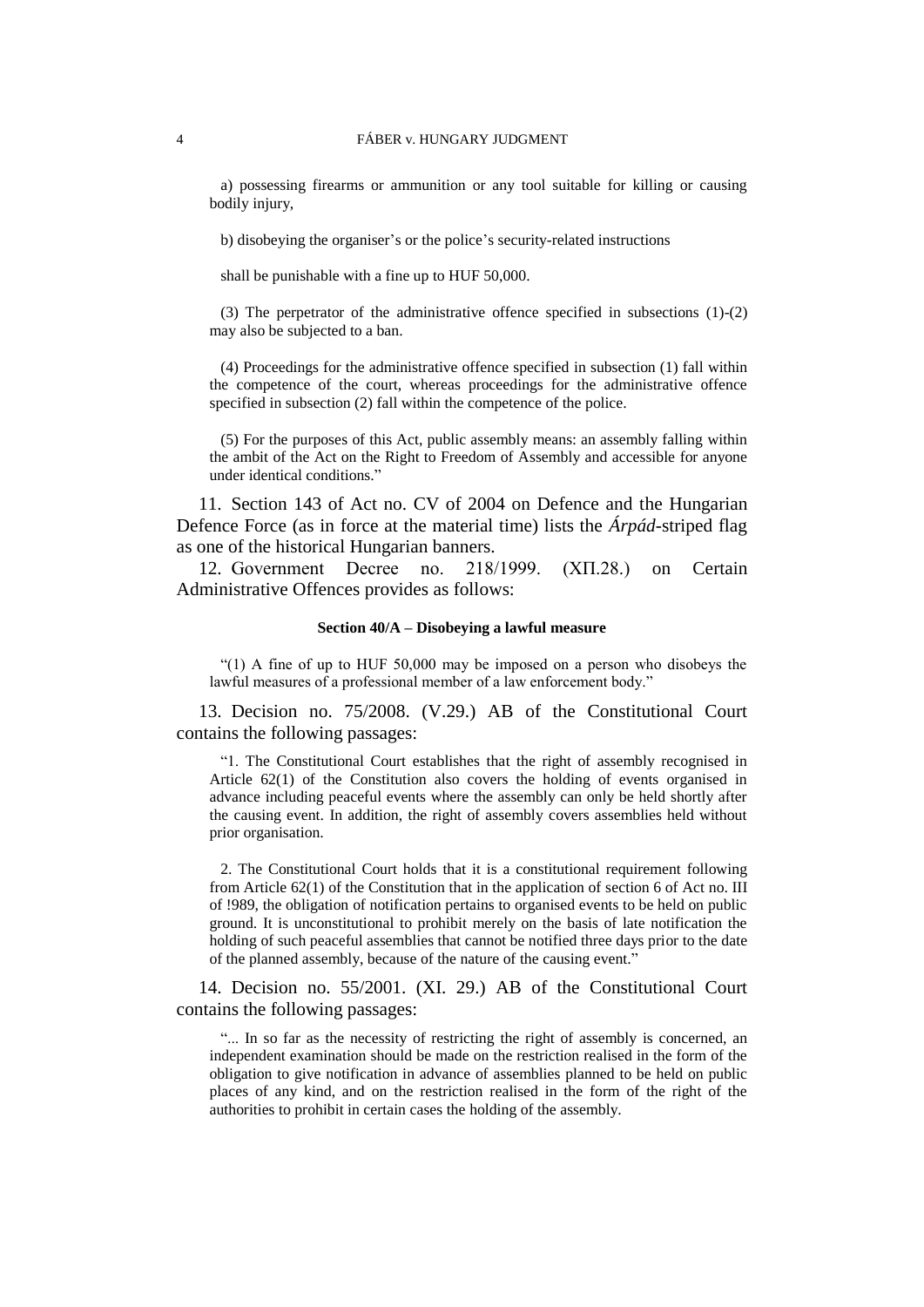In the opinion of the Constitutional Court, the necessity of applying the obligation of notification to assemblies to be held on public grounds is justified by the fact that, in line with the detailed definition in section 15(a) of Act no. III of 1989, public ground is an area, road, street or square with unlimited access for everyone. Here, unlimited access for everyone means that both the participants in the assembly and everyone else who does not participate therein should have equal access to the public ground. The possibility to use the public ground is a precondition not only for the enforcement of the freedom of assembly but for that of another fundamental right as well: the right of free movement guaranteed in Article 58 of the Constitution."

15. The Report of the European Commission against Racism and Intolerance on Hungary (fourth monitoring cycle), adopted on 20 June 2008, contains the following passages:

"61. Since [the Report of the third monitoring cycle], and apparently building on, at least in part, a series of highly charged anti-government demonstrations at the end of 2006, there has been a disturbing increase in racism and intolerance in public discourse in Hungary. In particular, the creation and rise of the radical right-wing Hungarian Guard (Magyar Gárda) – a group bearing close ties to a well known radical right-wing political party – is consistently cited as a cause for deep concern. Since its creation in August 2007 and the public swearing in of several hundred new members in October 2007, the Hungarian Guard has organised numerous public rallies throughout the country, including in villages with large Roma populations; despite apparently innocuous articles of association, amongst the group's chief messages is the defence of ethnic Hungarians against so-called "Gypsy crime". Members of the Hungarian Guard parade in matching, paramilitary-style black boots and uniforms, with insignia and flags closely resembling the flag of the Arrow Cross Party, an openly Nazi organisation that briefly held power in Hungary during World War II, and during whose spell in power tens of thousands of Jews and Roma were killed or deported.

62. In January 2008, the Prosecutor General initiated court proceedings to ban the Hungarian Guard.<sup>1</sup>"

16. In *Kivenmaa v. Finland* (Communication No. 412/1990, U.N. Doc. CCPR/C/50/D/412/1990 (1994)), the United Nations Human Rights Committee held as follows:

"9.2 The Committee finds that a requirement to notify the police of an intended demonstration in a public place six hours before its commencement may be compatible with the permitted limitations laid down in article 21 of the Covenant. In the circumstances of this specific case, it is evident from the information provided by the parties that the gathering of several individuals at the site of the welcoming ceremonies for a foreign head of State on an official visit, publicly announced in advance by the State party authorities, cannot be regarded as a demonstration. Insofar as the State party contends that displaying a banner turns their presence into a demonstration, the Committee notes that any restrictions upon the right to assemble must fall within the limitation provisions of article 21. A requirement to pre-notify a demonstration would normally be for reasons of national security or public safety, public order, the protection of public health or morals or the protection of the rights

 $\overline{a}$ 

<sup>&</sup>lt;sup>1</sup> The Hungarian Guard was banned, as an association, on 2 July 2009. A related application (no. 35943/10) is pending before the Court.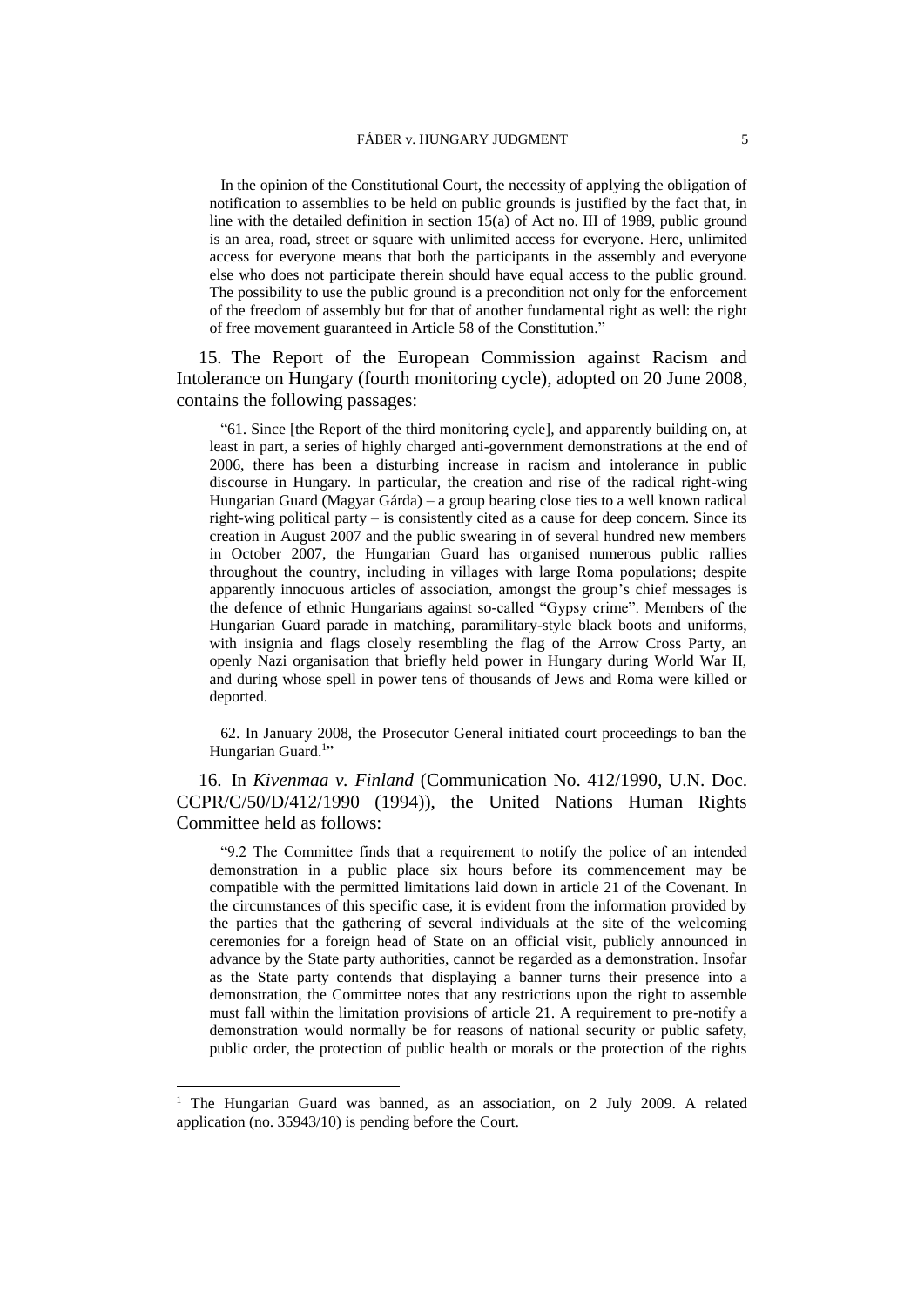and freedoms of others. Consequently, the application of Finnish legislation on demonstrations to such a gathering cannot be considered as an application of a restriction permitted by article 21 of the Covenant.

9.3 The right for an individual to express his political opinions, including obviously his opinions on the question of human rights, forms part of the freedom of expression guaranteed by article 19 of the Covenant. In this particular case, the author of the communication exercised this right by raising a banner. It is true that article 19 authorizes the restriction by the law of freedom of expression in certain circumstances. However, in this specific case, the State party has not referred to a law allowing this freedom to be restricted or established how the restriction applied to Ms. Kivenmaa was necessary to safeguard the rights and national imperatives set forth in article 19, paragraph 2(a) and (b) of the Covenant."

17. In its decision no. BVerfG, 1 BvR 961/05 of 6 May 2005, the Federal Constitutional Court of Germany held that, in the light of the specific circumstances arising from the location and time of the demonstration, it was constitutionally acceptable to restrict the route of a planned extreme right-wing rally, despite its prior announcement, in order to defend the dignity of the Jewish victims of Nazi violence and tyranny. The Constitutional Court, appreciating the historical origins of the Federal Republic of Germany, upheld, in derogation from the principle of priority, the restriction of the earlier announced demonstration in favour of a commemorating assembly on the concerned location with special regard to the anniversary of the surrender in World War II.

18. The current position of the Supreme Court of the United States is summarised in Virginia v. Black, 538 U.S. 343 (2003), in the context of cross burning (a traditional threatening activity of the Klu Klux Klan). According to this judgment, the burning of a cross is a "symbol of hate", regardless of whether the message is a political one or also meant to intimidate. And while cross-burning sometimes carries no intimidating message, at other times the intimidating message is the only message conveyed. The protections afforded by the First Amendment are not absolute, and the government may regulate certain categories of expression, including the ban of a "true threat". Intimidation, in the constitutionally proscribable sense of the word, is a type of true threat, where a speaker directs a threat to a person or group of persons with the intent of placing the victim in fear of bodily harm or death. The fact that cross-burning is a symbolic expression does not resolve the constitutional question. Sometimes the cross-burning is a statement of ideology, a symbol of group solidarity. The Supreme Court required effort to distinguish among these different types of cross-burnings and considered the contextual factors that were necessary to decide whether a particular cross-burning was intended to intimidate. The Supreme Court went on to state:

"It may be true that a cross burning, even at a political rally, arouses a sense of anger or hatred among the vast majority of citizens who see a burning cross. But this sense of anger or hatred is not sufficient to ban all cross burnings. As Gerald Gunther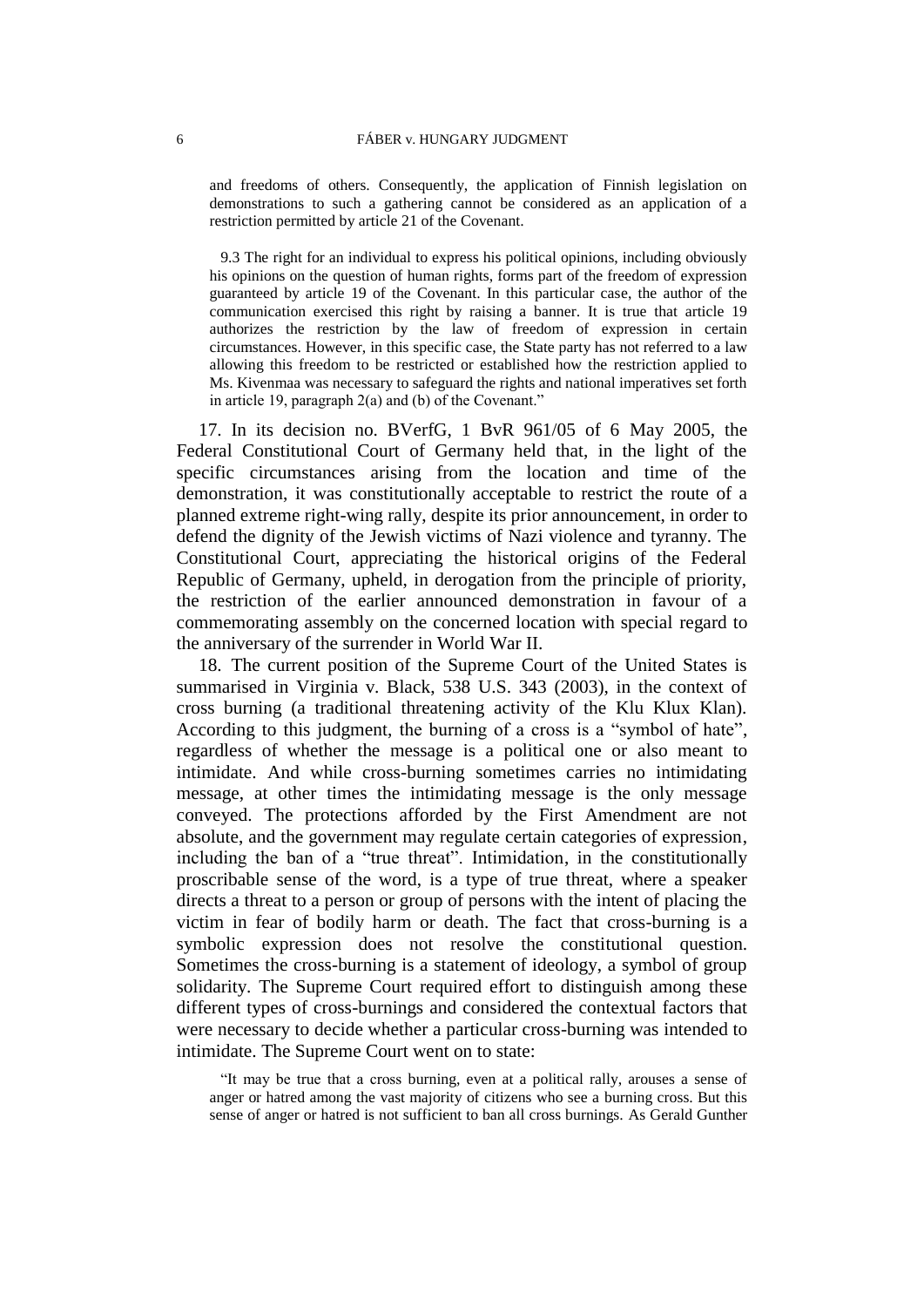has stated, «The lesson I have drawn from my childhood in Nazi Germany and my happier adult life in this country is the need to walk the sometimes difficult path of denouncing the bigot's hateful ideas with all my power, yet at the same time challenging any community's attempt to suppress hateful ideas by force of law» (Virginia v. Black, 538 U.S. 343, 366-7 (2003)).

The impact of (undeniably outrageous) speech on a funeral procession was considered in Snyder v. Phelps (131 S.Ct. 1207 (2011). Members of a church picketed within 200 to 300 feet from a soldier's funeral service. The picket signs reflected the church's view that the United States is overly tolerant of sin and that God kills American soldiers as punishment.

The Supreme Court held:

"In public debate [we] must tolerate insulting, and even outrageous, speech in order to provide adequate 'breathing space' to the freedoms protected by the First Amendment ... funeral picketing is certainly hurtful and its contribution to public discourse may be negligible. But [it] addressed matters of public import on public property, in a peaceful manner... The speech ... did not itself disrupt that funeral ... Speech is powerful. It can stir people to action, move them to tears of both joy and sorrow, and – as it did here – inflict great pain. On the facts before us, we cannot react to that pain by punishing the speaker. As a Nation we have chosen a different course – to protect even hurtful speech on public issues to ensure that we do not stifle public debate" (Snyder v. Phelps, 131 S.Ct. 1207, 1219 (2011)).

In Frisby v. Schultz, 487 U.S. 474 (1988), the Supreme Court upheld a municipal ban on residential picketing that had been adopted in response to the picketing by anti-abortion protestors of the home of a physician who performed abortions. Here the offensive and disturbing picketing focused on a "captive" home audience.

## THE LAW

## I. ALLEGED VIOLATION OF ARTICLE 10 OF THE CONVENTION

19. The applicant complained that the prosecution conducted against him amounted to an unjustified interference with his right to freedom of expression. He relied on Articles 10 and 11 of the Convention.

The Court considers that this issue falls to be examined under Article 10, read – in the specific circumstances of the case – in conjunction with Article 11 of the Convention.

Article 10 reads as follows:

"1. Everyone has the right to freedom of expression. This right shall include freedom to hold opinions and to receive and impart information and ideas without interference by public authority and regardless of frontiers. ...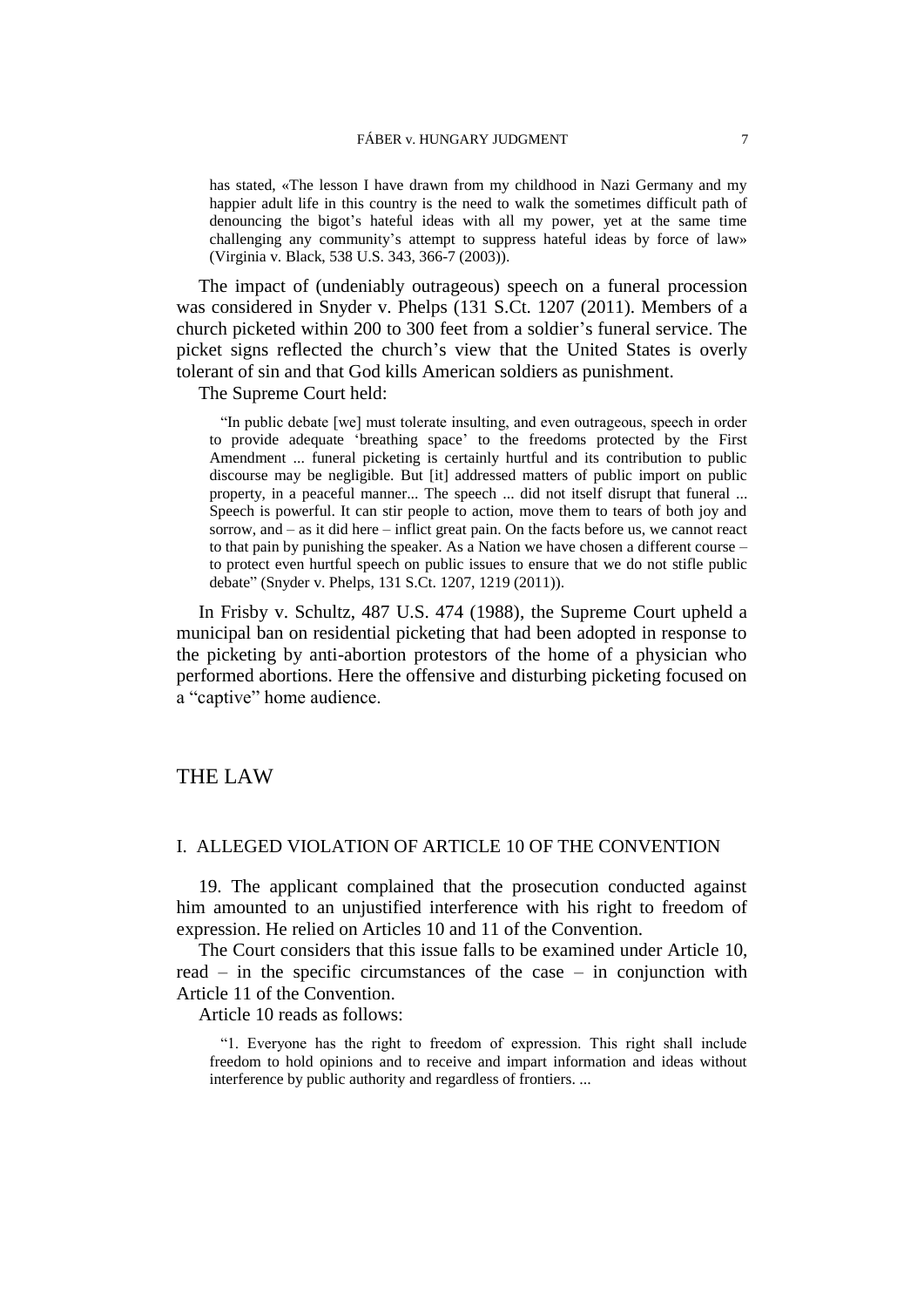#### 8 FÁBER v. HUNGARY JUDGMENT

2. The exercise of these freedoms, since it carries with it duties and responsibilities, may be subject to such formalities, conditions, restrictions or penalties as are prescribed by law and are necessary in a democratic society, in the interests of national security, territorial integrity or public safety, for the prevention of disorder or crime, ..."

Article 11 of the Convention reads as follows:

"1. Everyone has the right to freedom of peaceful assembly and to freedom of association with others, including the right to form and to join trade unions for the protection of his interests.

2. No restrictions shall be placed on the exercise of these rights other than such as are prescribed by law and are necessary in a democratic society in the interests of national security or public safety, for the prevention of disorder or crime, for the protection of health or morals or for the protection of the rights and freedoms of others..."

20. The Government contested the applicant's argument.

## **A. Admissibility**

21. The Court notes that this complaint is not manifestly ill-founded within the meaning of Article 35 § 3 (a) of the Convention. It further notes that it is not inadmissible on any other grounds. It must therefore be declared admissible.

## **B. Merits**

#### *1. Arguments of the parties*

#### **a. The Government**

22. The Government submitted that under Article 11 of the Convention the right of assembly was not an absolute right and therefore could be subjected to restrictions. In Hungary, the possibility of interfering with that right was laid down in an Act of Parliament. The holding of certain assemblies and meetings on public areas must be notified three days ahead. Under section 11(2) of the Assembly Act, the police were empowered to remove from the venue those who disturbed the assembly. In the course of securing an assembly, a police officer might, upon the well-founded suspicion of an administrative or criminal offence, apprehend the perpetrator; under section 142(2) b) of Act no. LXIX of 1999 on Administrative Offences, disobedience was punishable with a fine. Thus, the applicant's right to freedom of assembly had been restricted in compliance with the conditions prescribed by law.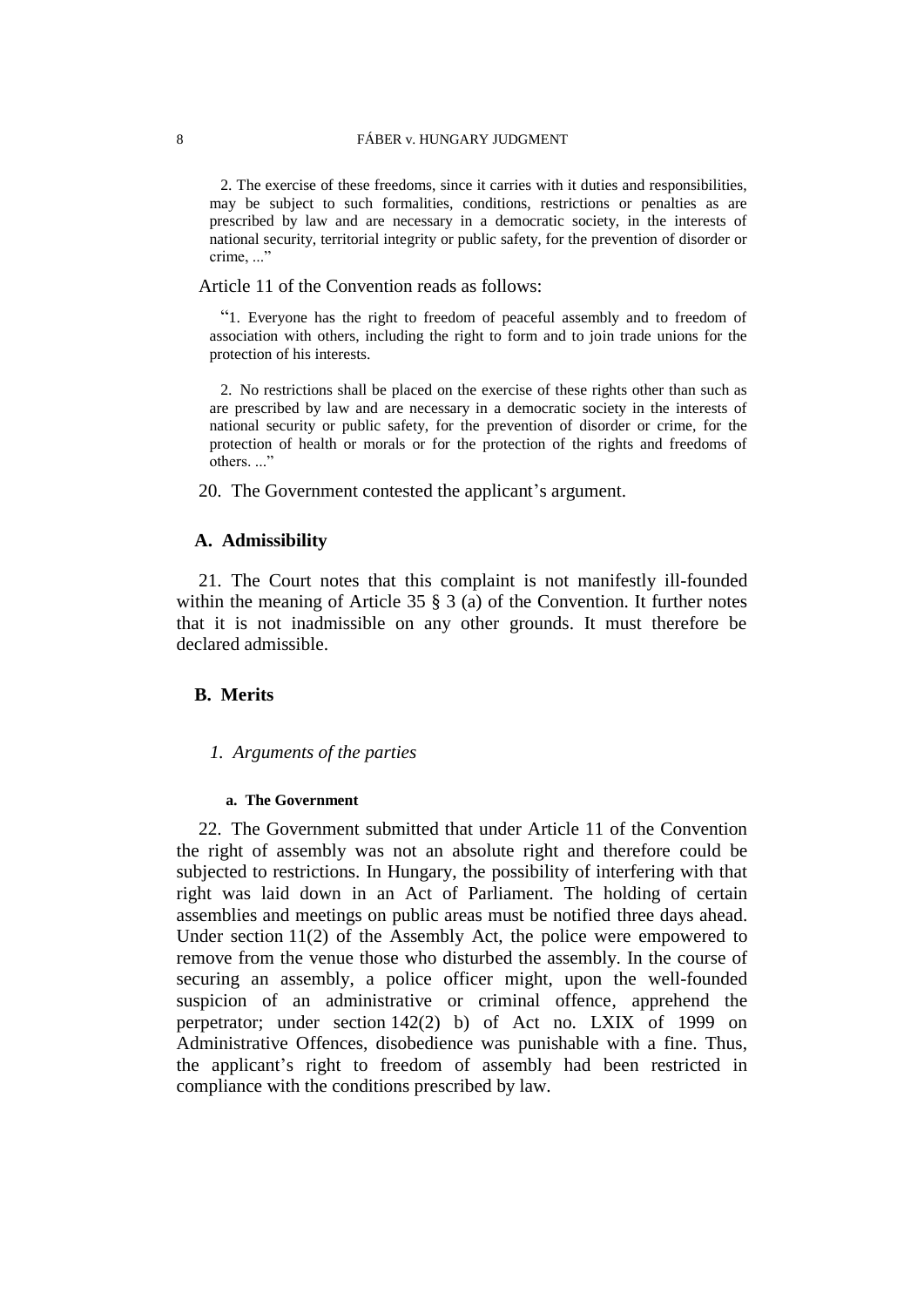23. The restriction had pursued a legitimate aim and the measure imposed by the police on the applicant in order to protect the demonstrators peacefully exercising their right of assembly had served the interest of public safety and the protection of the rights and freedoms of others. The police measure had been applied in order to prevent the occurrence of hostile or aggressive incidents between the participants in the two, opposing assemblies – thus, in order to ensure public peace. It could be expected that one group might intend to disturb the other assembly, and therefore the endeavour of the police to prevent any clashes between the participants in the two assemblies had been well-founded. The assembly generating the instant case had not been notified by the applicant or anyone else; indeed, its participants had appeared at a distance from another venue notified to the police but close to the venue of the assembly of persons holding opposite views.

24. The fact that several persons had appeared at a location higher in position than the venue of the other, properly notified assembly, holding in their hands a symbol obviously irritating for the participants in that assembly, had reasonably led the police officers in charge to conclude that persons holding opposing political views had been going to disturb that assembly. In fact, the police had acted to protect a lawful demonstration whose participants should have been able to hold the demonstration without having to fear that they would be subjected to physical violence by their opponents. It was the duty of Contracting States to take reasonable and appropriate measures to enable lawful demonstrations to proceed peacefully, and they had a wide discretion in the choice of the means to be used. In any case, the applicant could have expressed his counter-opinion at the original, duly notified assembly.

25. Lastly, the sanctions in question had not been imposed on account of the use of the banner but because of the applicant's refusal to comply with the police instructions related to the removal of the banner.

#### **b. The applicant**

26. The applicant stressed at the outset that the Constitutional Court had prohibited the banning of peaceful assemblies that were notified with delay, or were unannounced but not organised in advance. He submitted that there had been no separate event or assembly on the day in question. He had simply been present with some others at the top of the steps leading to the Danube embankment, a location close to the notified assembly of *Jobbik,*  rather than that of the Socialist Party. The nearby presence of the applicant and his associates should not qualify as a separate assembly, or if it had been considered as such, it had not had to be announced.

27. Neither the appearance of the applicant on the scene nor the use of the flag had been harmful or provocative; therefore there had been no legal ground for the police to intervene. Their measure – based on the perceived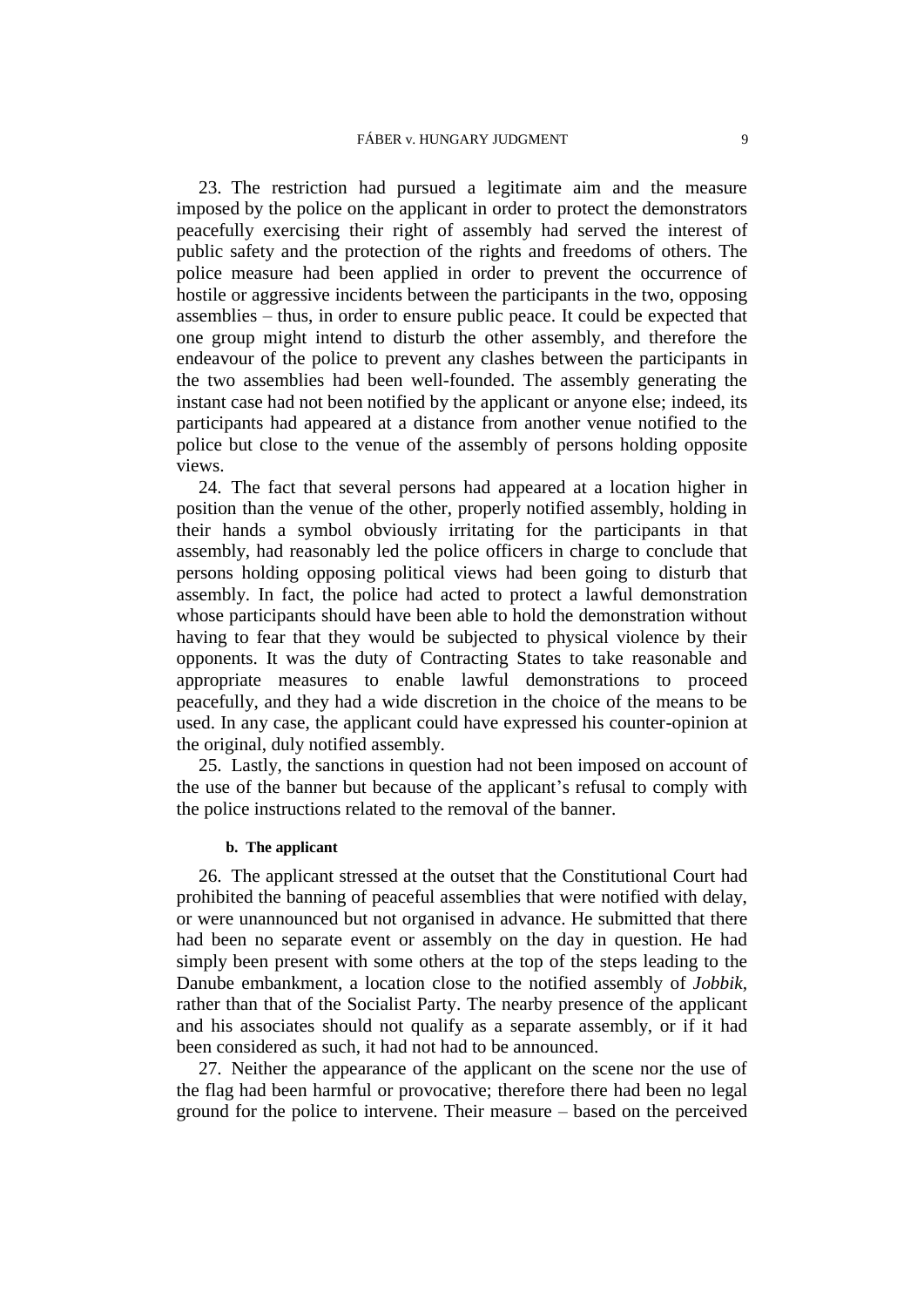occurrence of an administrative offence – had not been legitimate since the use of the *Árpád*-stгiped flag was not prohibited, it not being a totalitarian or banned symbol under Hungarian law. Moreover, it could not be established that there had been a breach of public order merely because there had been another assembly going on with participants holding opposite political views. There was no indication of any potential or actual hostility or aggression either; in any case, such an incident had been precluded by the locations of the two events. By using the impugned flag the applicant had intended to express his political opinion and the fact that he belonged to the nation, historically considered.

## *2. The Court's assessment*

28. The Court notes that in the instant case the domestic authorities had regard to various competing Convention rights. In cases such as the present one, which require the right to freedom of assembly to be balanced against the right to freedom of expression and, allegedly, against the right of others to freedom of assembly, the Court considers that the outcome of its scrutiny should not, in theory, vary according to whether the case has been lodged by a "demonstrator" or a "counter-demonstrator". Accordingly, the margin of appreciation afforded to the national authorities should in principle be the same in both cases. Where the balancing exercise has been undertaken by the national authorities in conformity with the criteria laid down in the Court's case-law, the Court would require strong reasons to substitute its view for that of the domestic courts as long as an overall, optimal balance between the competing rights has been achieved (see, *mutatis mutandis*, *Von Hannover v. Germany (no. 2)* [GC], nos. 40660/08 and 60641/08, §§ 106-107, 7 February 2012). The Court's task is therefore to examine whether those authorities struck a fair balance between the interests of the protagonists. In order to do so, it is necessary to consider not only the general principles applicable to freedom of expression but also those applicable to freedom of assembly – which is of particular relevance for the determination of that balance.

#### **a. Whether there has been an interference**

29. The Court notes that this issue has not been in dispute between the parties. It therefore concludes that there has been an interference with the applicant's right to freedom of expression.

#### **b. "Prescribed by law"**

30. The Court notes the Government's submission according to which section 11(2) of the Assembly Act (see paragraph 9 above) authorised the police to remove from the venue those who disturbed the assembly. It is satisfied that the exercise of this power in the circumstances met the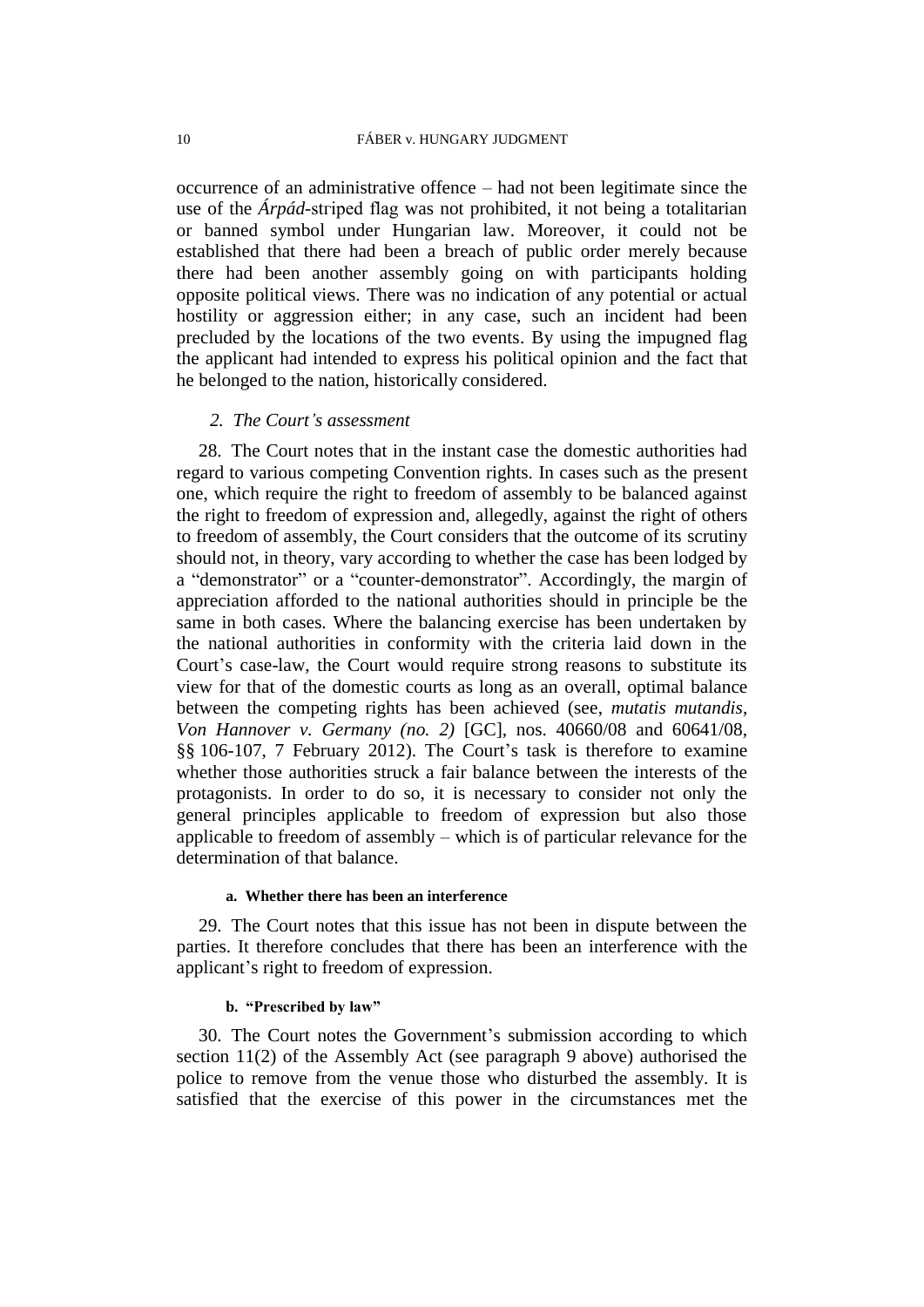requirements of lawfulness and concludes that the interference was "prescribed by law".

#### **c. Legitimate aim**

31. The Court observes that the applicant was detained and fined for disobedience to a lawful order, against the background of the authorities' perception that his conduct was likely to disrupt a demonstration. The interference thus pursued the legitimate aims "prevention of disorder" and "the protection of the rights and freedoms of others".

#### **d. Necessary in a democratic society**

#### *i. General principles*

32. The test of "necessity in a democratic society" requires the Court to determine whether the interference complained of corresponded to a "pressing social need". The Contracting States have a certain margin of appreciation in assessing whether such a need exists, but it goes hand in hand with European supervision, embracing both the legislation and the decisions applying it, even those given by an independent court. The Court is therefore empowered to give the final ruling on whether a "restriction" is reconcilable with freedom of expression as protected by Article 10 (see, among many other authorities, *Perna v. Italy* [GC], no. 48898/99, § 39, ECHR 2003–V; and *Association Ekin v. France*, no. 39288/98, § 56, ECHR 2001–VIII).

33. The Court's task in exercising its supervisory function is not to take the place of the competent domestic courts but rather to review under Article 10 the decisions they have taken pursuant to their power of appreciation (see *Fressoz and Roire v. France* [GC], no. 29183/95, § 45, ECHR 1999–I). In particular, the Court must determine whether the reasons adduced by the national authorities to justify the interference were "relevant and sufficient", and whether the measure taken was "proportionate to the legitimate aims pursued" (see *Chauvy and Others v. France*, no. 64915/01, § 70, ECHR 2004–VI). In doing so, the Court has to satisfy itself that the national authorities, basing themselves on an acceptable assessment of the relevant facts, applied standards which were in conformity with the principles embodied in Article 10 (see, among many other authorities, *Zana v. Turkey*, 25 November 1997, § 51, *Reports of Judgments and Decisions* 1997-VII).

34. Freedom of expression, as secured in paragraph 1 of Article 10, constitutes one of the essential foundations of a democratic society and one of the basic conditions for its progress and for each individual's selffulfilment. Subject to paragraph 2, it is applicable not only to "information" or "ideas" that are favourably received or regarded as inoffensive or as a matter of indifference, but also to those which offend, shock or disturb; such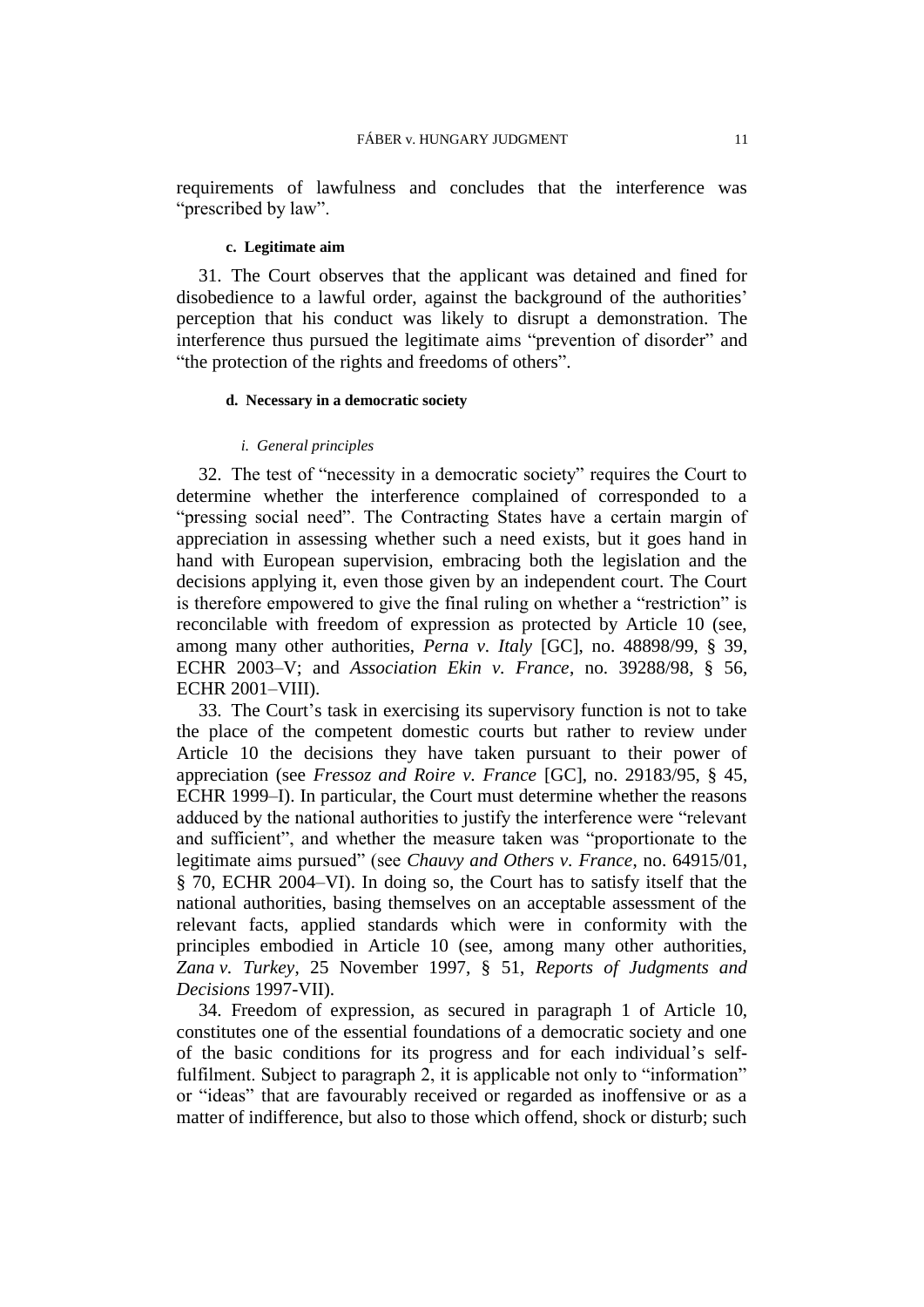are the demands of pluralism, tolerance and broadmindedness, without which there is no "democratic society" (see, e.g., *Oberschlick v. Austria (no. 1)*, 23 May 1991, § 57, Series A no. 204).

35. Although freedom of expression may be subject to exceptions, they "must be narrowly interpreted" and "the necessity for any restrictions must be convincingly established" (see, e.g., Observer *and* Guardian *v. the United Kingdom*, 26 November 1991, § 59, Series A no. 216). Furthermore, the Court stresses that there is little scope under Article 10 § 2 of the Convention for restrictions on political speech or on the debate of questions of public interest (see, e.g., *Feldek v. Slovakia*, no. 29032/95, § 74, ECHR 2001–VIII; *Sürek v. Turkey (no. 1)* [GC], no. 26682/95, § 61, ECHR 1999–IV).

36. For the Court, the display of a symbol associated with a political movement or entity, like that of a flag, is capable of expressing identification with ideas or representing them and falls within the ambit of expression protected by Article 10 of the Convention. When the right to freedom of expression is exercised in the context of political speech through the use of symbols, utmost care must be observed in applying any restrictions, especially if the case involves symbols which have multiple meanings. In this connection the Court emphasises that it is only by a careful examination of the context (see *Öllinger v. Austria*, no. 76900/01, § 47, ECHR 2006–IX), that one can draw a meaningful distinction between shocking and offensive language which is protected by Article 10 and that which forfeits its right to tolerance in a democratic society (see *Vajnai v. Hungary*, no. 33629/06, § 53, ECHR–2008).

37. Furthermore, freedom of assembly as enshrined in Article 11 of the Convention protects a demonstration that may annoy or cause offence to persons opposed to the ideas or claims that it is seeking to promote (see *Stankov and the United Macedonian Organisation Ilinden v. Bulgaria*, nos. 29221/95 and 29225/95, § 86, ECHR 2001–IX). The guarantees of Article 11 of the Convention apply to all assemblies except those where the organisers and participants have violent intentions or otherwise deny the foundations of a "democratic society" (see *G. v. Germany*, no. 13079/87, Commission decision of 6 March 1989, Decisions and Reports (DR) 60, p. 256; *Christians against Racism and Fascism v. the United Kingdom*, Commission decision of 16 July 1980, DR 21, p. 138). Any measures interfering with freedom of assembly and expression other than in cases of incitement to violence or rejection of democratic principles – however shocking and unacceptable certain views or words used may appear to the authorities – do a disservice to democracy and often even endanger it (see *Sergey Kuznetsov v. Russia*, no. 10877/04, § 45, 23 October 2008; *Alekseyev v. Russia*, nos. 4916/07, 25924/08 and 14599/09, § 80, 21 October 2010).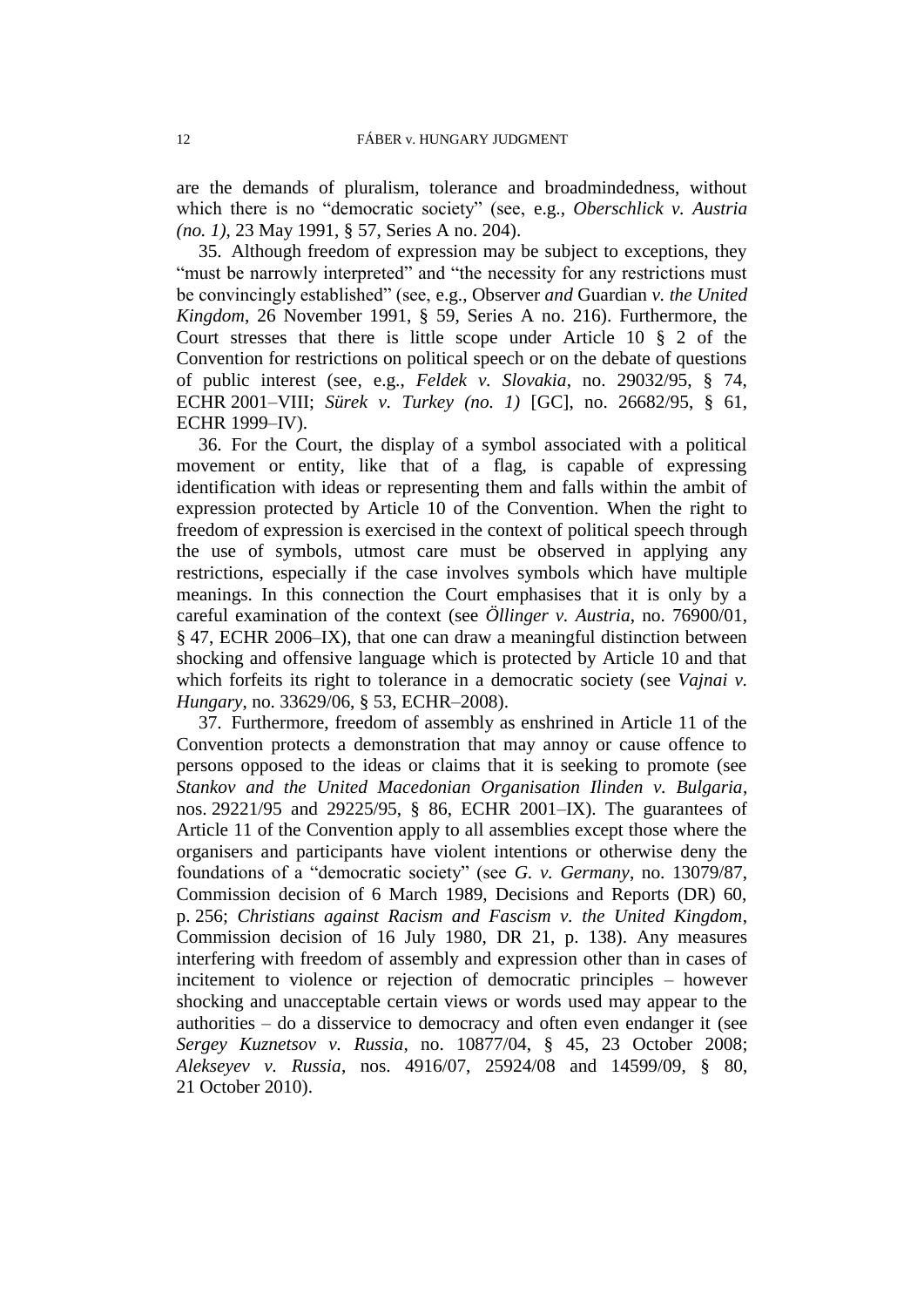38. If every probability of tension and heated exchange between opposing groups during a demonstration were to warrant its prohibition, society would be faced with being deprived of the opportunity of hearing differing views on any question which offends the sensitivity of the majority opinion (see *Stankov*, cited above, § 107). The Court would add that a demonstration may annoy or give offence to persons opposed to the ideas or claims that it is seeking to promote. The participants must, however, be able to hold the demonstration without having to fear that they will be subjected to physical violence by their opponents; such a fear would be liable to deter associations or other groups supporting common ideas or interests from openly expressing their opinions on highly controversial issues affecting the community. In a democracy the right to counter-demonstrate cannot extend to inhibiting the exercise of the right to demonstrate.

39. While it is the duty of Contracting States to take reasonable and appropriate measures to enable lawful demonstrations to proceed peacefully, they cannot guarantee this absolutely and they have a wide discretion in the choice of the means to be used (see, *mutatis mutandis*, *Abdulaziz, Cabales and Balkandali v. the United Kingdom*, 28 May 1985, § 67, Series A no. 94; *Rees v. the United Kingdom*, 17 October 1986, §§ 35- 37, Series A no. 106). In this area the obligation they enter into under Article 11 of the Convention is an obligation as to measures to be taken and not as to results to be achieved (see *Plattform "Ärzte für das Leben" v. Austria*, 21 June 1988, §§ 32-34, Series A no. 139).

40. However, the mere existence of a risk is insufficient for banning the event: in making their assessment the authorities must produce concrete estimates of the potential scale of disturbance in order to evaluate the resources necessary for neutralising the threat of violent clashes (see *Barankevich v. Russia*, no. 10519/03, § 33, 26 July 2007; *Alekseyev*, cited above, § 75).

41. The protection of opinions and the freedom to express them is one of the objectives of freedom of assembly and association enshrined in Article 11 (see *Stankov*, cited above, § 85). The proportionality principle demands that a balance be struck between the requirements of the purposes listed in Article 11 § 2 and those of the free expression of opinions by word, gesture or even silence by persons assembled on the streets or in other public places (see *Ezelin v. France*, 26 April 1991, § 52, Series A no. 202).

#### *ii. Application of those principles to the present case*

42. The Court notes at the outset that the present case is concerned with competing fundamental rights. The applicant's right to freedom of expression and his claim to freedom of peaceful assembly have to be balanced against the MSZP demonstrators' right to protection against disruption of their assembly. For the Court, in the protection against such a disruption, a wide discretion is granted to the national authorities, not only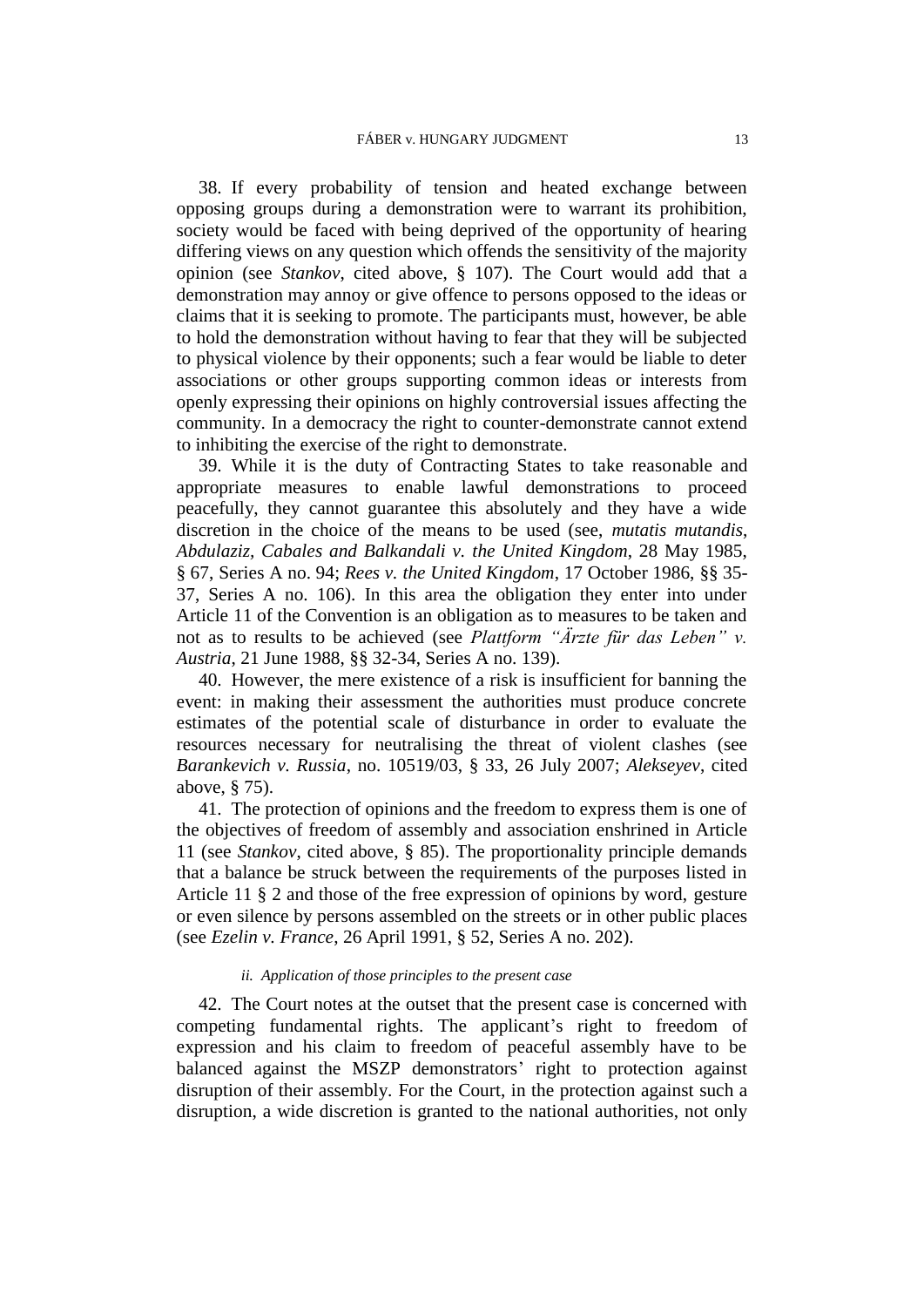because the two competing rights do, in principle, deserve equal protection that satisfies the obligation of neutrality of the State when opposing views clash, but also because those authorities are best positioned to evaluate the security risks and those of disturbance as well as the appropriate measures dictated by the risk assumption.

43. However, the Court considers that such discretion applies where the existence of a serious threat of a violent counter-demonstration is convincingly demonstrated; counter-demonstrators have the right to express their disagreement with the demonstrators. Therefore, in the application of such measures, the State has to fulfil its positive obligations to protect the right of assembly of both demonstrating groups, and should find the least restrictive means that would, in principle, enable both demonstrations to take place.

44. As previously established, the interference pursued the legitimate aims of maintaining public order and protecting the rights of others (see paragraph 31 above). These two concerns are intimately related as long as the disturbance is affecting the right to hold the demonstration. In the exercise of the State's margin of appreciation, past violence at similar events and the impact of a counter-demonstration on the targeted demonstration are relevant considerations for the authorities, in so far as the danger of violent confrontation between the two groups – a general problem of public order – is concerned (see *Öllinger*, cited above, § 47). Experience with past disorders is less relevant where the situation, as in the present case, allows the authorities to take preventive measures, such as police presence keeping the two assemblies apart and offering a sufficient degree of protection, even if there was a history of violence at similar events necessitating police intervention. The Court would note in this context that it has not been argued that there was increased likelihood of violence due to the presence of the *Árpád*-striped banner or that the use of that symbol, perceived as provocative by the authorities, resulted in a clear threat or present danger of violence.

45. The Court recalls that in the *Öllinger* case it did not consider relevant the impact which the counter-demonstration could have had on the targeted demonstrators  $(\S 45$  of the judgment). In that case the police were of the opinion that the demonstration in question would disrupt a commemorative event as it was likely to offend the religious feelings of the public and was regarded as disrespectful towards the dead soldiers and thus provocative. Nevertheless, no pressing social need to intervene was established, although there was a risk of protests by some visitors to the cemetery which could degenerate into an open conflict between them and those participating in the assembly. In that case the ban was a preliminary one based on assumptions about future events.

In the present application the Court notes that, while the flag perceived as provocative was actually displayed, the disturbance caused – while capable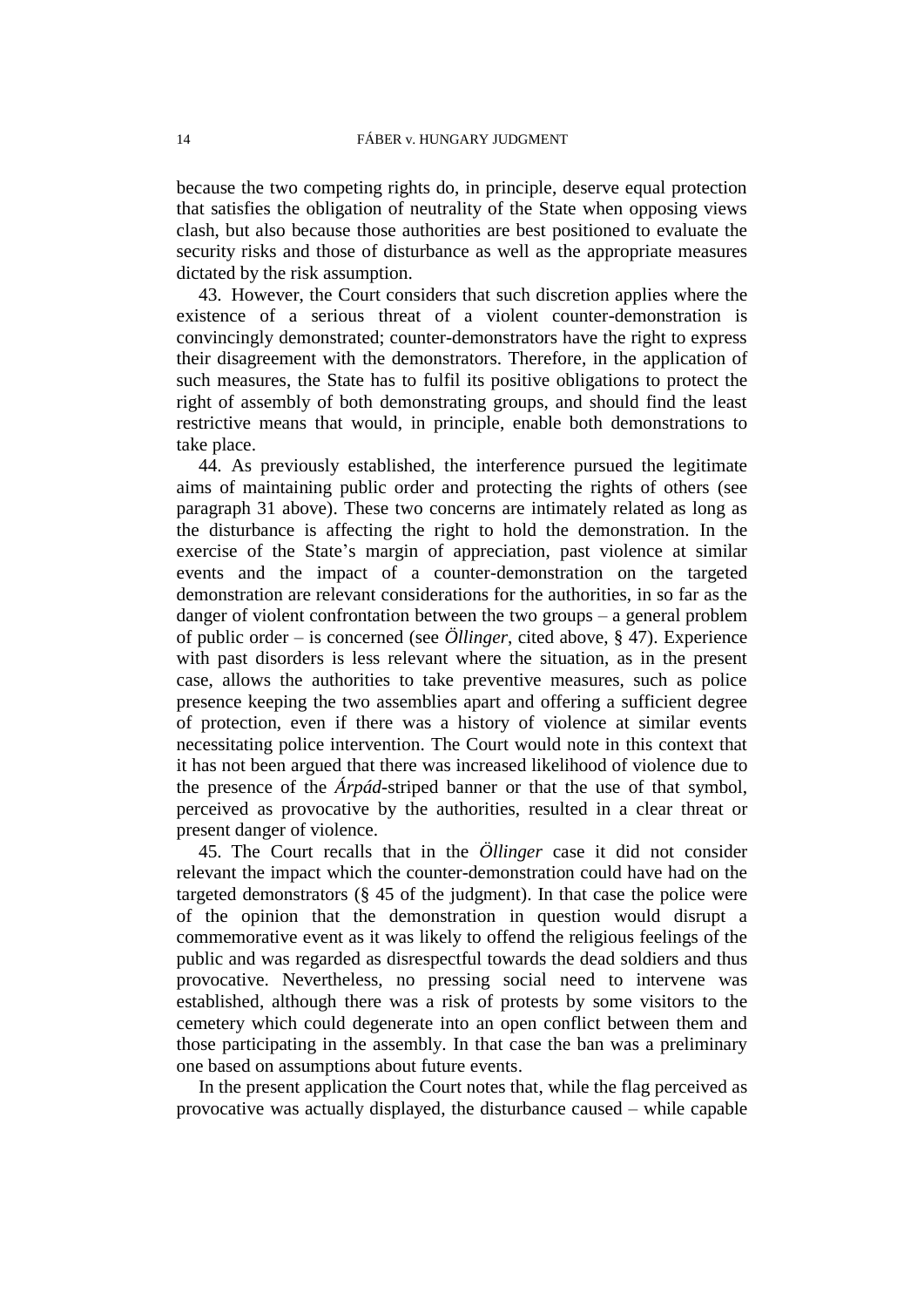of making the demonstrators feel ill at ease – was not shown to have disrupted the demonstration materially.

46. In the particular circumstances of the present case, the Court observes that amongst those standing at the steps leading to the Danube embankment the police took action only against those who were holding the *Árpád*-striped flag. There is no indication that counter-demonstrators, identifiable with the flag, would have moved in the direction of the demonstration. The police officers explained that they were acting on instructions to remove such flags in the vicinity of the MSZP demonstration. Neither the applicant's conduct nor that of the others present was threatening or abusive, and it was only the holding of the flag that was considered provocative (see paragraph 6 above).

47. The Court reiterates that the national authorities have a wide discretion in determining the appropriate measures to be taken for the prevention of disorder at an assembly. In the circumstances it could be expected that one group might intend to disturb the MSZP assembly. For the Court, the police's endeavour to prevent any clashes between the participants in the two assemblies falls within the authorities' margin of appreciation granted in the prevention of violence and in the protection of demonstrators against fear of violence. The Court considers, however, that the freedom to take part in a peaceful assembly is of such importance that it cannot be restricted in any way, so long as the person concerned does not himself commit any reprehensible act on such an occasion (see *Ezelin*, cited above, § 53). In the absence of additional elements, the Court, even accepting the provocative nature of the display of the flag, which remains *prima facie* an act of freedom of expression, cannot see the reasons for the intervention against the applicant. In this connection, the Court reiterates that, "where demonstrators do not engage in acts of violence, it is important for the public authorities to show a certain degree of tolerance towards peaceful gatherings if the freedom of assembly guaranteed by Article 11 of the Convention is not to be deprived of all substance" (*Oya Ataman v. Turkey*, no. 74552/01, §§ 41-42, ECHR 2006–XIV). Given the applicant's passive conduct, the distance from the MSZP demonstration and the absence of any demonstrated risk of insecurity or disturbance, it cannot be held that the reasons given by the national authorities to justify the interference complained of are relevant and sufficient.

48. The Court will next examine whether the display of the flag in question constitutes a reprehensible act in the context of the applicant's right to freedom of expression.

49. As to the Government's observation that the assembly generating the instant case had not been notified by the applicant or anyone else, the Court would note that, while this is a relevant consideration in the determination of the proportionality of an interference with the right of assembly, the applicant was apprehended for other reasons, namely the display of the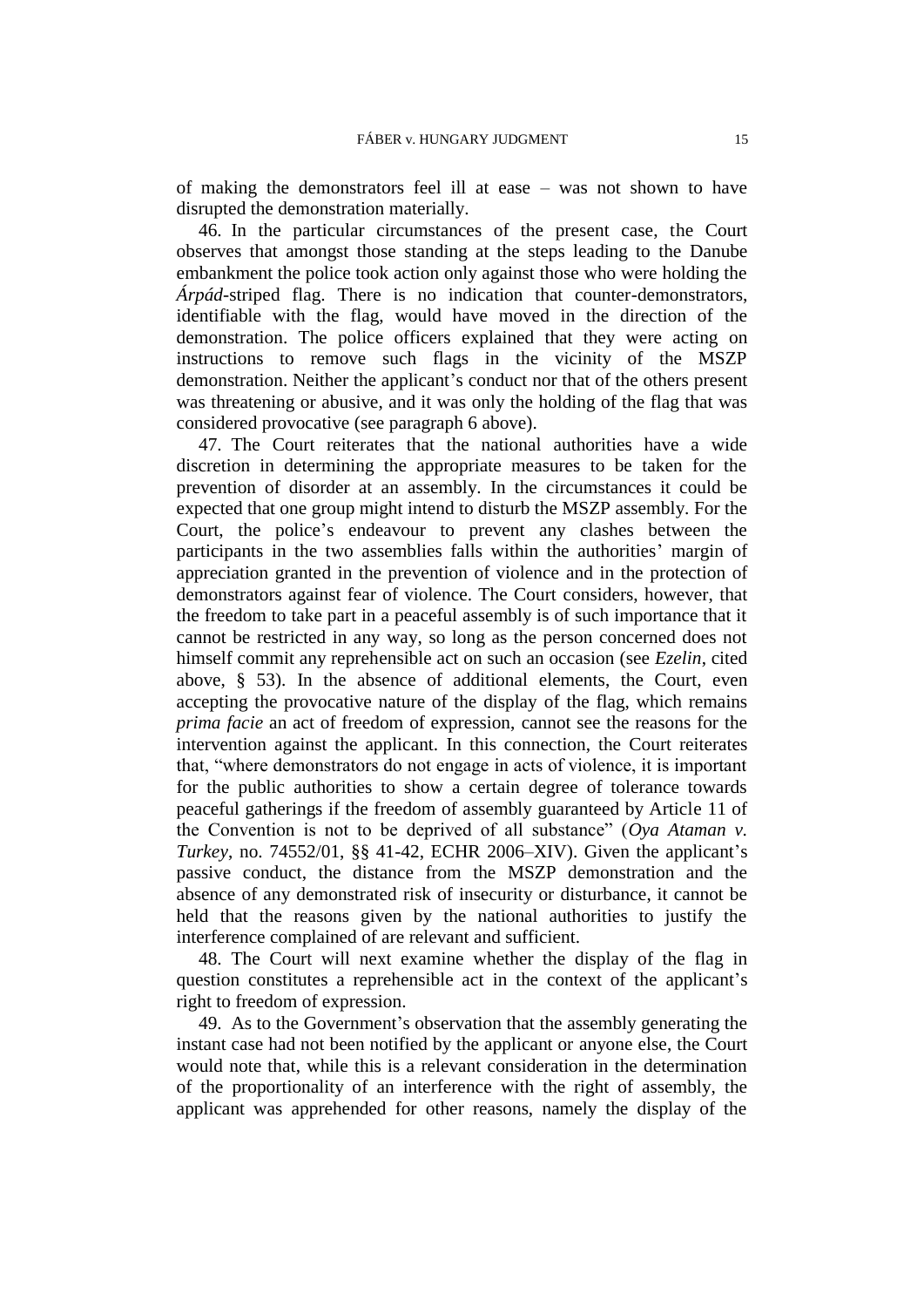*Árpád*-striped flag. For the domestic court dealing with the lawfulness of the detention and the fine, the legal basis for the apprehension of the applicant lay exclusively in his refusal to obey the order to remove the flag (see paragraph 7 above). However, in similar circumstances the Court does not take additional, *ex post facto* justifications offered by the Government into consideration (see *Bukta and Others v. Hungary*, no. 25691/04, § 34, ECHR 2007-III).

50. Since the Government have failed to demonstrate that the applicant's conduct was sanctioned for an activity falling under the law of assembly – and therefore that law is immaterial for the Court's scrutiny – the Court will examine the impugned event as an exercise of freedom of expression.

51. The Court notes the applicant's argument that the police took action against him for the display of the flag, perceived as capable of violating the rights of others and disturbing public tranquillity; the police officers' testimony about the instruction to remove any *Árpád*-striped banners disturbing the MSZP demonstration; the expert opinion (see paragraph 7 above) that the banner was a historical flag of Hungary and that it is recognised as such by law (see paragraph 11 above).

52. For the Court, the expressive nature of the display of an object depends on the circumstances of the situation. The MSZP demonstration was intended, among other things, to protest against intolerant views held by the extreme right-wing movements which often avails itself of *Árpád*striped or similar flags, as observed by the European Committee against Racism and Intolerance (see paragraph 15 above). The applicant's decision to display that flag in the vicinity of the MSZP demonstration must be regarded as his way of expressing – by way of a symbol – his political views, namely a disagreement with the ideas of the MSZP demonstrators. The display was perceived as the expression of a political opinion by the demonstrators, who identified the applicant as being a "fascist".

53. The Court observes that apparently some demonstrators were troubled by the display of the banner, but they made no verbal threat. The Court has already found that, in the context of the rights of the other demonstrators and of public tranquillity, no pressing social need could be established for the police to intervene (see paragraph 47 above). It remains to be seen if the display was capable of causing public disorder in itself or required the intervention of the police on any other legal ground compatible with paragraph 2 of Article 10 of the Convention.

54. Assuming that the banner in question has multiple meanings – that is, it can be regarded both as a historical symbol and as a symbol reminiscent of the Arrow Cross regime – it is only by a careful examination of the context in which the offending expressions appear that one can draw a meaningful distinction between shocking and offensive expression which is protected by Article 10 and that which forfeits its right to tolerance in a democratic society (see *Vajnai v. Hungary*, no. 33629/06, § 53,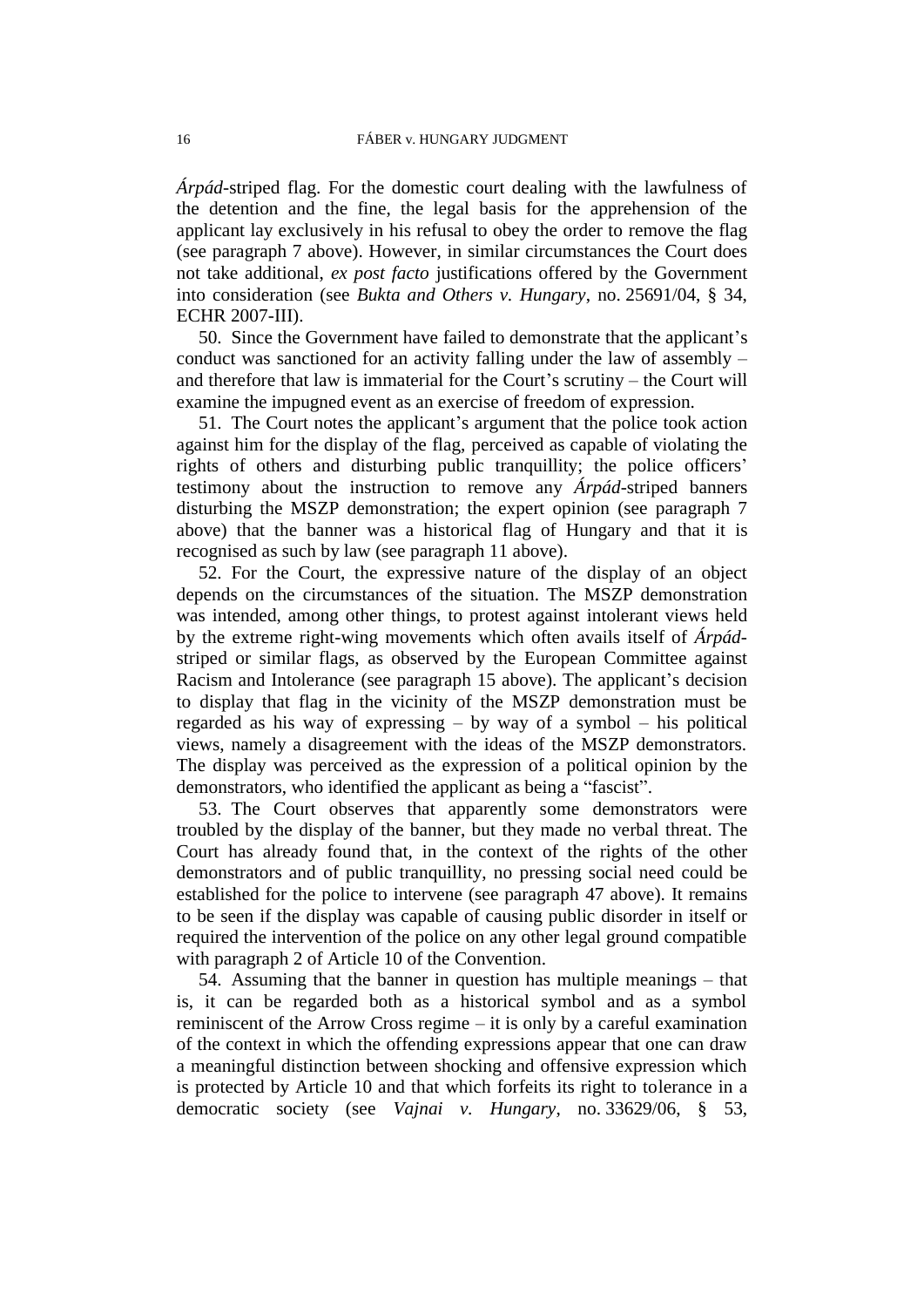ECHR–2008). The Court has already stated in the context of the display of the red star that it shares the Government's view that the crucial issue in that case was whether or not the applicant's conduct represented danger for society (see *Vajnai (II) v. Hungary* (dec.), no. 44438/08, 18 January 2011).

55. The Government argue that the display was irritating, while the applicant insisted that the display was lawful (see paragraphs 24 and 27 above). The Court will therefore examine if the display could have created a pressing social need to restrict the use of the symbol, for the protection of the rights of others. The Court emphasises at this juncture that in the interpretation of the meaning of an expression, for the determination of the proportionality of a specific restrictive measure, the location and the timing of the display of a symbol or of other expressions with multiple meanings play an important role.

56. The demonstration organised by MSZP was located at a site laden with the fearful memory of the extermination of Jews and was intended to combat racism and intolerance; the choice of the venue appears to be directly related to the aims of the demonstration. However, even assuming that some demonstrators may have considered the flag as offensive, shocking, or even "fascist", for the Court, its mere display was not capable of disturbing public order or hampering the exercise of the demonstrators' right to assemble as it was neither intimidating, nor capable of inciting to violence by instilling a deep-seated and irrational hatred against identifiable persons (see *Sürek v. Turkey (no. 1)* [GC], no. 26682/95, § 62, ECHR 1999-IV). The Court stresses that ill feelings or even outrage, in the absence of intimidation, cannot represent a pressing social need for the purposes of Article 10 § 2, especially in view of the fact that the flag in question has never been outlawed.

57. As stated in the context of the display of the red star, a symbol used by a totalitarian regime in Hungary, the Court accepts that the display of a symbol which was ubiquitous during the reign of such regimes may create uneasiness amongst past victims and their relatives, who may rightly find such displays disrespectful. It nevertheless considers that such sentiments, however understandable, cannot alone set the limits of freedom of expression. To hold otherwise would mean that freedom of speech and opinion is subjected to the heckler's veto (see *Vajnai*, cited above, § 57).

58. The Court does not exclude that the display of a contextually ambiguous symbol at the specific site of mass murders may in certain circumstances express identification with the perpetrators of those crimes; it is for this reason that even otherwise protected expression is not equally permissible in all places and all times. In certain countries with a traumatic historical experience comparable to that of Hungary, a ban on demonstrations – to be held on a specific day of remembrance – which are offensive to the memory of the victims of totalitarianism who perished at a given site may be considered to represent a pressing social need. The need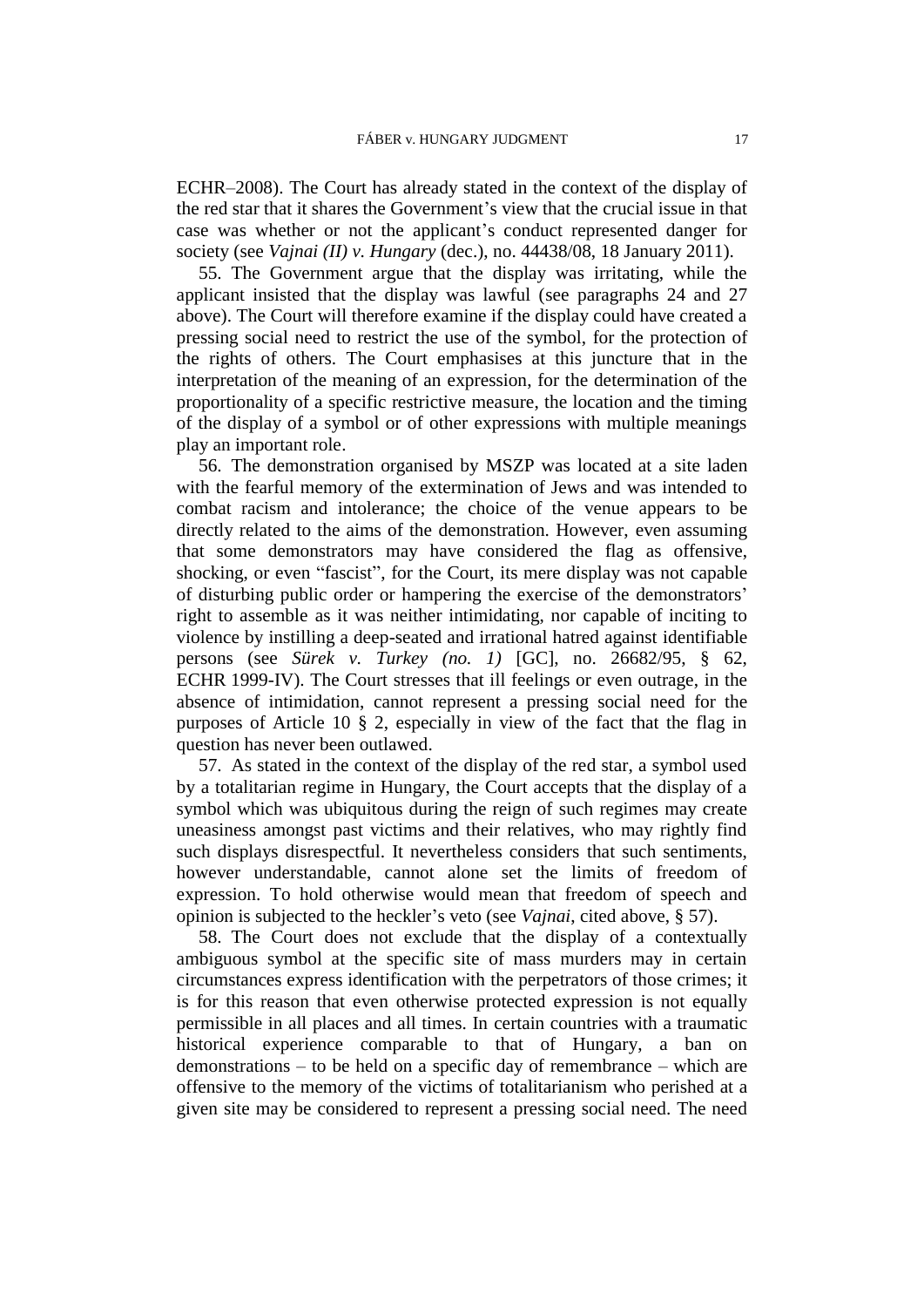to protect the rights to honour of the murdered and the piety rights of their relatives may necessitate an interference with the right to freedom of expression, and it might be legitimate when the particular place and time of the otherwise protected expression unequivocally changes the meaning of a certain display. Similar considerations apply if the expression, because of its timing and place, amounts to the glorification of war crimes, crimes against humanity or genocide (see *Garaudy v. France* (dec.), no. 65831/01, ECHR 2003–IX (extracts)). Moreover, where the applicant expresses contempt for the victims of a totalitarian regime as such, this may amount – in application of Article 17 of the Convention – to an abuse of Convention rights (see *Witzsch v. Germany* (dec.), no. 41448/98, 20 April 1999).

However, the Court is satisfied that in the instant case no such abusive element can be identified.

59. The foregoing considerations are sufficient to enable the Court to conclude that the restriction complained of did not meet a pressing social need. It cannot therefore be regarded as "necessary in a democratic society".

There has accordingly been a violation of Article 10 read in the light of Article 11 of the Convention.

## II. ALLEGED VIOLATIONS OF ARTICLES 6 AND 14 OF THE **CONVENTION**

60. The applicant also relied on Articles 6 §§ 1 and 3 and 14 of the Convention.

61. Having regard to the above considerations, the Court finds that no separate examination is warranted under these Articles (see, *mutatis mutandis*, *Öllinger v. Austria*, no. 76900/01, §§ 52 and 53, ECHR 2006-IX).

## III. APPLICATION OF ARTICLE 41 OF THE CONVENTION

62. Article 41 of the Convention provides:

"If the Court finds that there has been a violation of the Convention or the Protocols thereto, and if the internal law of the High Contracting Party concerned allows only partial reparation to be made, the Court shall, if necessary, afford just satisfaction to the injured party."

## **A. Damage**

63. The applicant claimed 4,000 euros (EUR) in respect of nonpecuniary damage.

64. The Government contested this claim.

65. The Court considers that the applicant must have suffered some nonpecuniary damage and awards him EUR 1,500 under this head.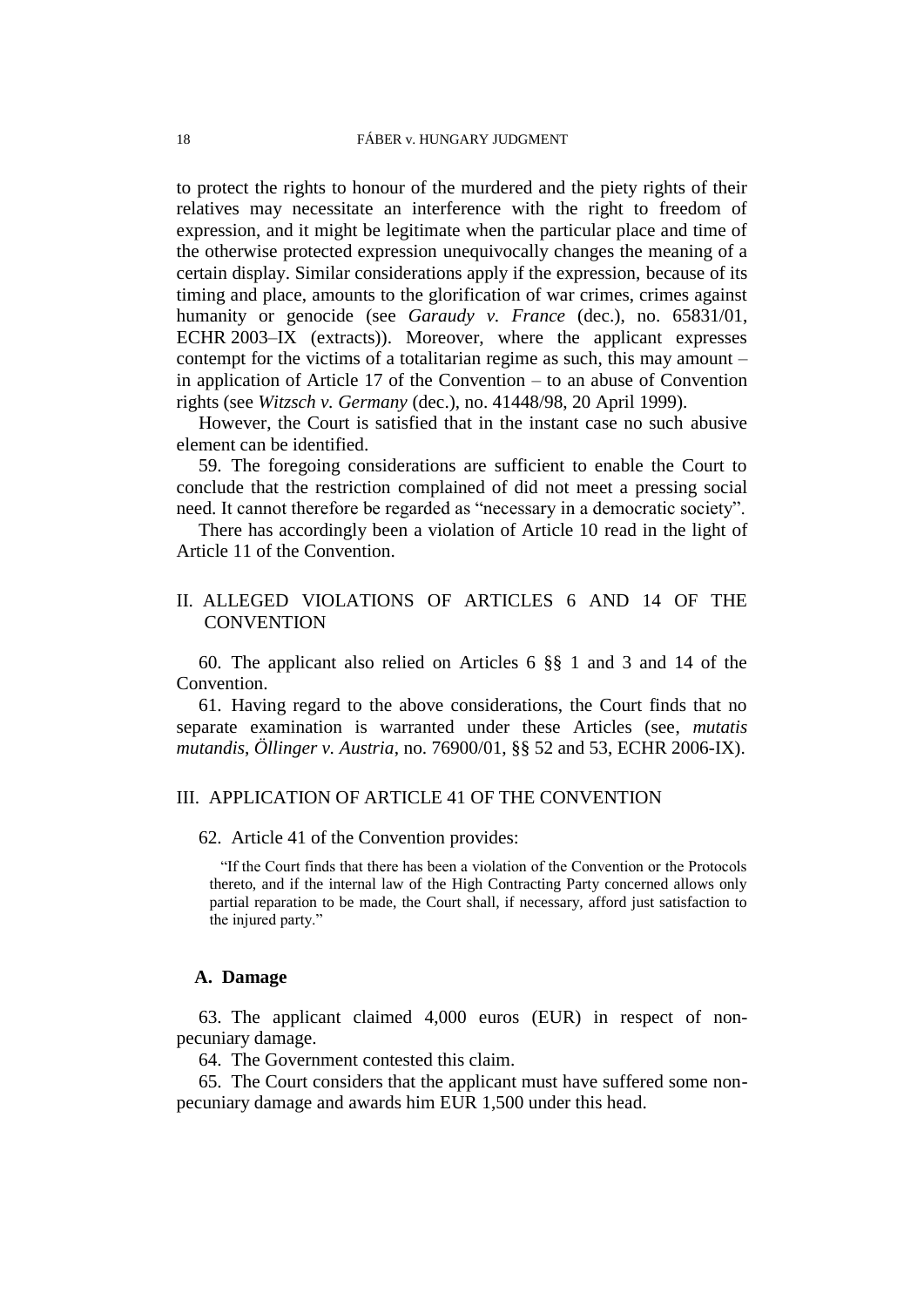## **B. Costs and expenses**

66. The applicant also claimed EUR 1,500 for the costs and expenses incurred before the Court. This sum corresponds to 10 hours of legal work billable by his lawyer at an hourly rate of EUR 150.

67. The Government contested this claim.

68. According to the Court's case-law, an applicant is entitled to the reimbursement of costs and expenses only in so far as it has been shown that these have been actually and necessarily incurred and are reasonable as to quantum. In the present case, regard being had to the documents in its possession and the above criteria, the Court considers it reasonable to award the full sum claimed, i.e. EUR 1,500.

## **C. Default interest**

69. The Court considers it appropriate that the default interest rate should be based on the marginal lending rate of the European Central Bank, to which should be added three percentage points.

## FOR THESE REASONS, THE COURT

- 1. *Declares* unanimously the application admissible;
- 2. *Holds* by six votes to one that there has been a violation of Article 10 read in the light of Article 11 of the Convention;
- 3. *Holds* unanimously that there is no need to examine the complaints under Articles 6 and 14 of the Convention;
- 4. *Holds* by six votes to one

(a) that the respondent State is to pay the applicant, within three months from the date on which the judgment becomes final in accordance with Article 44 § 2 of the Convention, the following amounts, to be converted into the currency of the respondent State at the rate applicable at the date of settlement:

(i) EUR 1,500 (one thousand five hundred euros), plus any tax that may be chargeable, in respect of non-pecuniary damage;

(ii) EUR 1,500 (one thousand five hundred euros), plus any tax that may be chargeable to the applicant, in respect of costs and expenses;

(b) that from the expiry of the above-mentioned three months until settlement simple interest shall be payable on the above amounts at a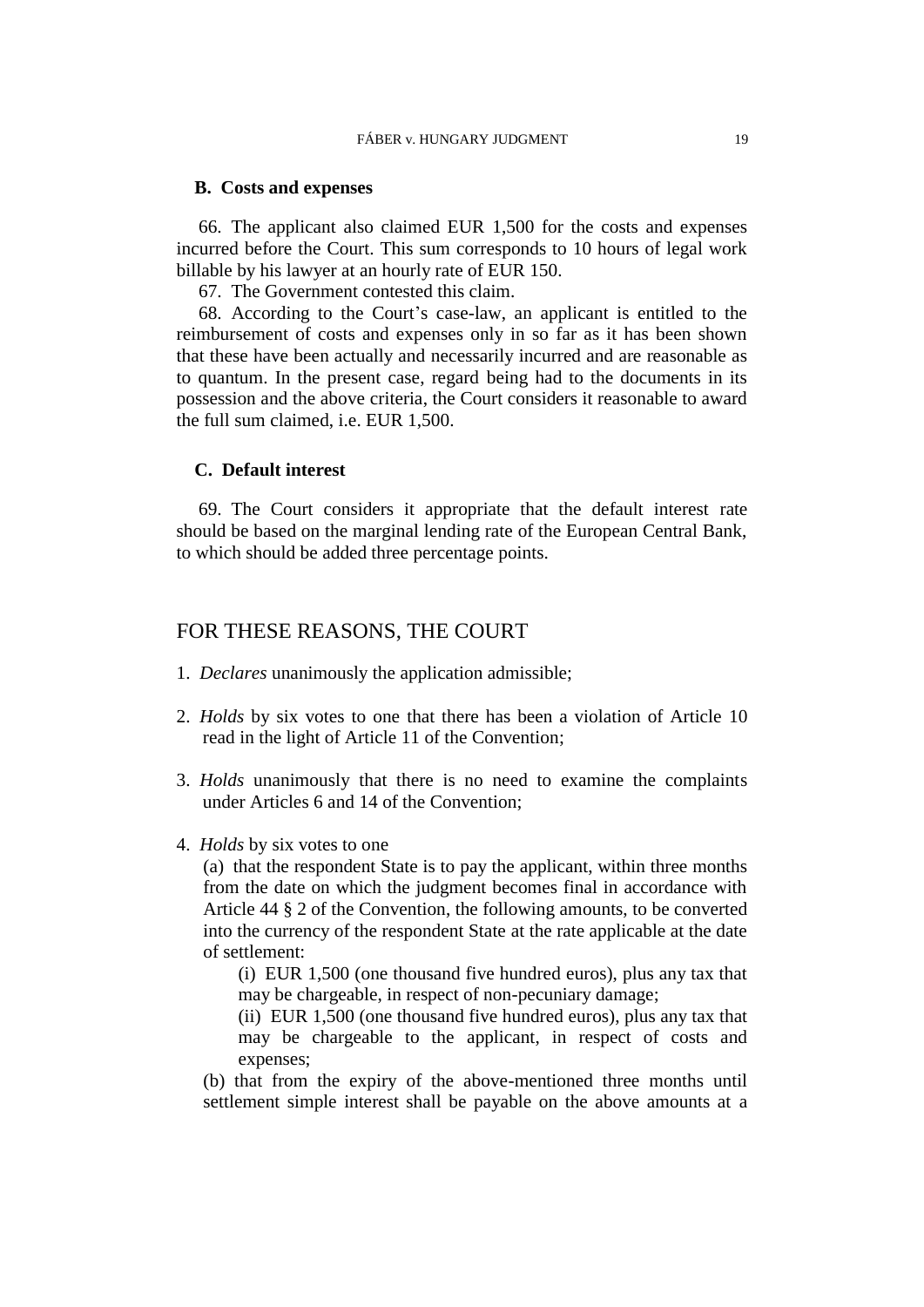rate equal to the marginal lending rate of the European Central Bank during the default period plus three percentage points;

5. *Dismisses* unanimously the remainder of the applicant's claim for just satisfaction.

Done in English, and notified in writing on 24 July 2012, pursuant to Rule 77 §§ 2 and 3 of the Rules of Court.

Registrar President

Stanley Naismith Françoise Tulkens

In accordance with Article 45 § 2 of the Convention and Rule 74 § 2 of the Rules of Court, the following separate opinions are annexed to this judgment:

- (a) dissenting opinion of Judge Keller;
- (b) concurring opinion of Judge Popović joined by Judge Berro-Lefèvre;
- (a) concurring opinion of Judge Pinto de Albuquerque.

F.T. S.H.N.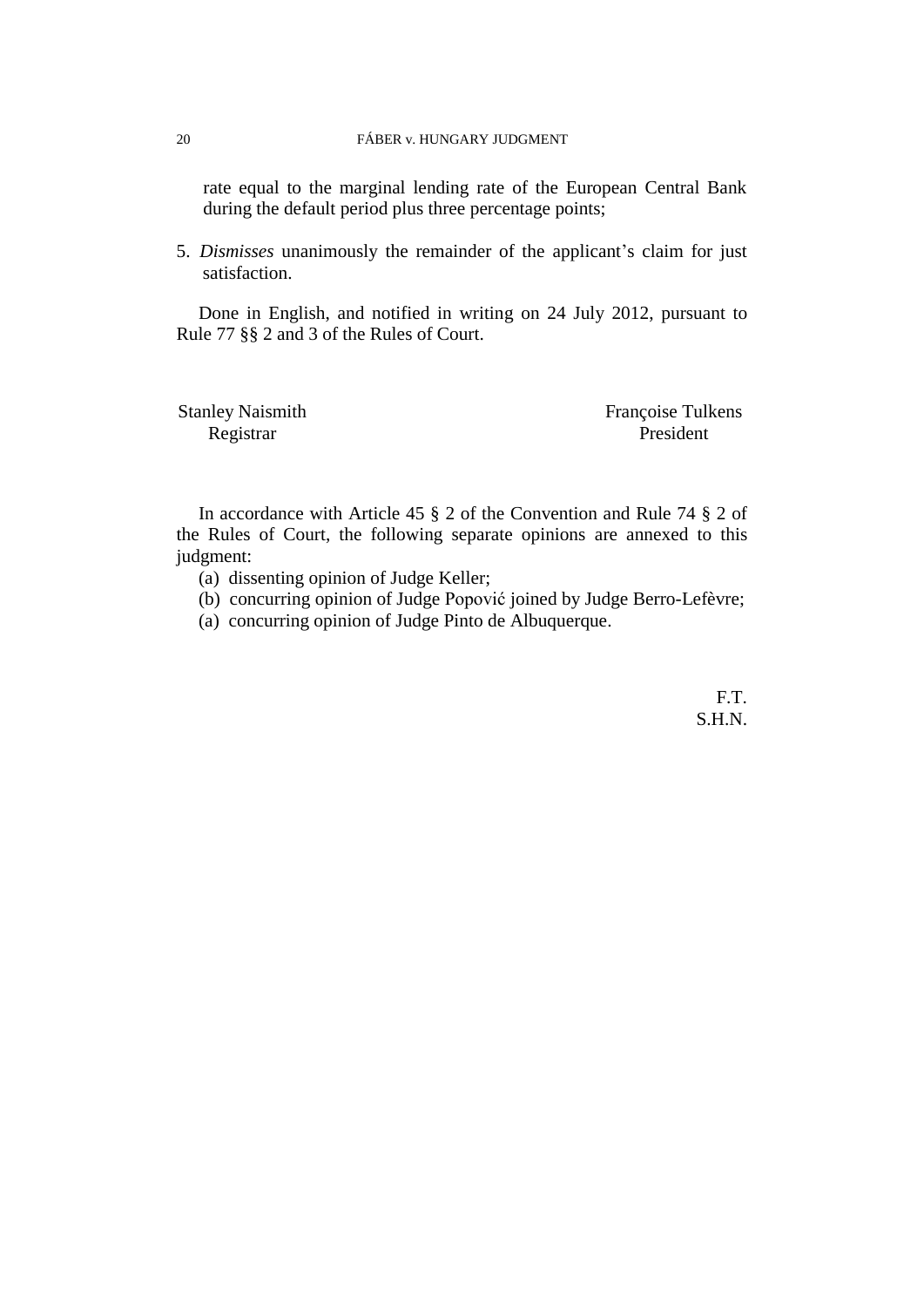## DISSENTING OPINION OF JUDGE KELLER

1. To my regret, I am unable to follow the opinion of the majority. In my view, the imposition of a fine of 50,000 Hungarian forints (approximately 200 euros) for non-obedience of police instructions does not constitute – in the particular circumstances of the case  $-$  a violation of Article 10 of the Convention.

## **I. Facts**

2. The facts and the particular circumstances (i.e., location, time and historical context) of the case are relevant. The local authorities in Budapest were faced with a difficult situation caused on the one hand by a demonstration of the MSZP (the Hungarian Socialist Party) protesting against racism and hatred, and on the other hand a counter-demonstration held at the same time by members of *Jobbik*, a legally registered right-wing political party assembled in the immediate vicinity to express their disagreement with the ideas of MSZP. 20 meters away from the MSZP demonstration, the applicant was holding a so-called *Árpád*-striped flag in the company of some other people. The location is of particular importance as in 1944/45 during the Arrow Cross regime, Jews were exterminated in large numbers at that place.

3. The police were instructed not to tolerate the *Árpád*-striped flag in an area of 100 meters around the MSZP demonstration. This preventive measure was aimed at securing public order and the security of the participants in both demonstrations, who were legally protesting to defend their ideas. At the time, the *Árpád*-striped flag was increasingly used by a radical right-wing party, the Hungarian Guard, which was subsequently banned. The *Árpád*-striped flag resembled the flag of the Arrow Cross Party, an openly Nazi organisation that briefly held power in Hungary during World War II and that was responsible for the killing and deportation of thousands of Jews and Roma. However, the flag is not prohibited under national law.

## **II. Necessary in a democratic society**

4. The majority's judgment concentrates on the question whether the interference was necessary in a democratic society within the meaning of Article 10 § 2 read in conjunction with Article 11 § 2 of the Convention.

5. States are in a particularly difficult position when it comes to securing the right to hold a peaceful demonstration and counter-demonstration. The Court has emphasised the authority's duty to protect participants of peaceful demonstrations and counter-demonstrations. In particular, a counterdemonstration must not be prohibited for the sole purpose of protecting the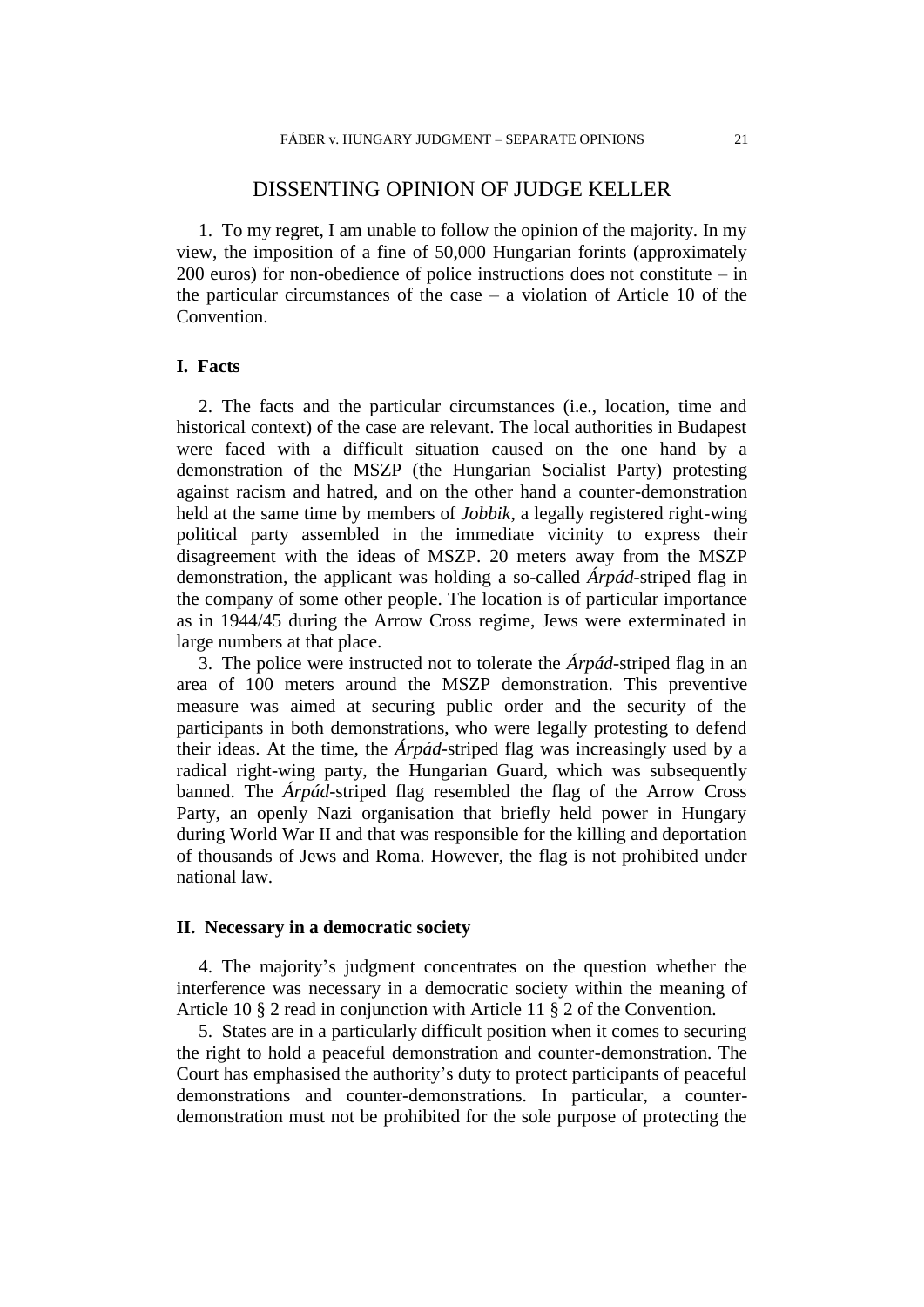first demonstration (see *Öllinger v. Austria,* 26 June 2006, no. 76900/01, § 36). Moreover, the Court accepts the strategy of keeping demonstrations and counter-demonstrations apart in order to protect the participants' security and public order (ibid., § 48).

6. The national authority adopting preventive measures to ensure public order during a demonstration and counter-demonstration enjoys a wide margin of appreciation (see *Plattform "Ärzte für das Leben" v. Austria*, 21 June 1988, no. 10126/82, § 34). This is also emphasised in the majority's judgment at least four times (paragraphs 28, 32, 39 and 47). When the Court retrospectively applies the test to ascertain whether the measures adopted were necessary in a democratic society, it has to be careful not to substitute its view for that of the domestic authorities as long as *an overall, optimal balance between the competing rights has been achieved* (see *Axel Springer AG v. Germany*, 7 February 2012, no. 39954/08, §§ 106–107, and *Mouvement Raëlien Suisse v. Switzerland* [GC], 13 July 2012, no. 16354/06, §§ 59-66).

7. First of all, the *ex post* examination is always easier than an *ex ante* evaluation of the risks. However, the general non-tolerance of the *Árpád*striped flag in the vicinity of the two demonstrations was both a reasonable measure to prevent disorder and a general instruction that the police officers could follow.

8. Second, observers, bystanders and third parties (non-participating persons) are affected by an on-going demonstration and the security measures taken by the police. As one would have to accept, for example, the limited access to certain places at a given moment during a demonstration, one should also follow a police order to remove a particular symbol (see also *Austin and Others v. the United Kingdom* [GC], 15 March 2012, nos. 39692/09, 40713/09 and 41008/09, §§ 62-63, where the Court accepted the arguments of the British courts that preventing people who had not planned to attend a demonstration – and who had no intent to resort to violence – from leaving a certain area for seven hours, did not amount to a violation of Article 5 of the Convention). If one subjected the police action in such circumstances to the test of a "clear threat and present danger of violence" (paragraph 44 of the present judgment), it would render the security forces' task nearly impossible.

9. Third, the national authorities did not prohibit the use of the *Árpád*striped flag in general, but only in the vicinity of the demonstrations. The applicant was indeed entitled to sympathise with and show his support for the *Jobbik* demonstration by any means other than by displaying the flag in the immediate vicinity of the demonstrations. The measure was limited in time and space, and focused on a specific symbol. The interference with the applicant's right under Article 10 was thus proportionate. Therefore, it is difficult to argue that the domestic authorities did not achieve an "overall, optimal balance between the competing rights".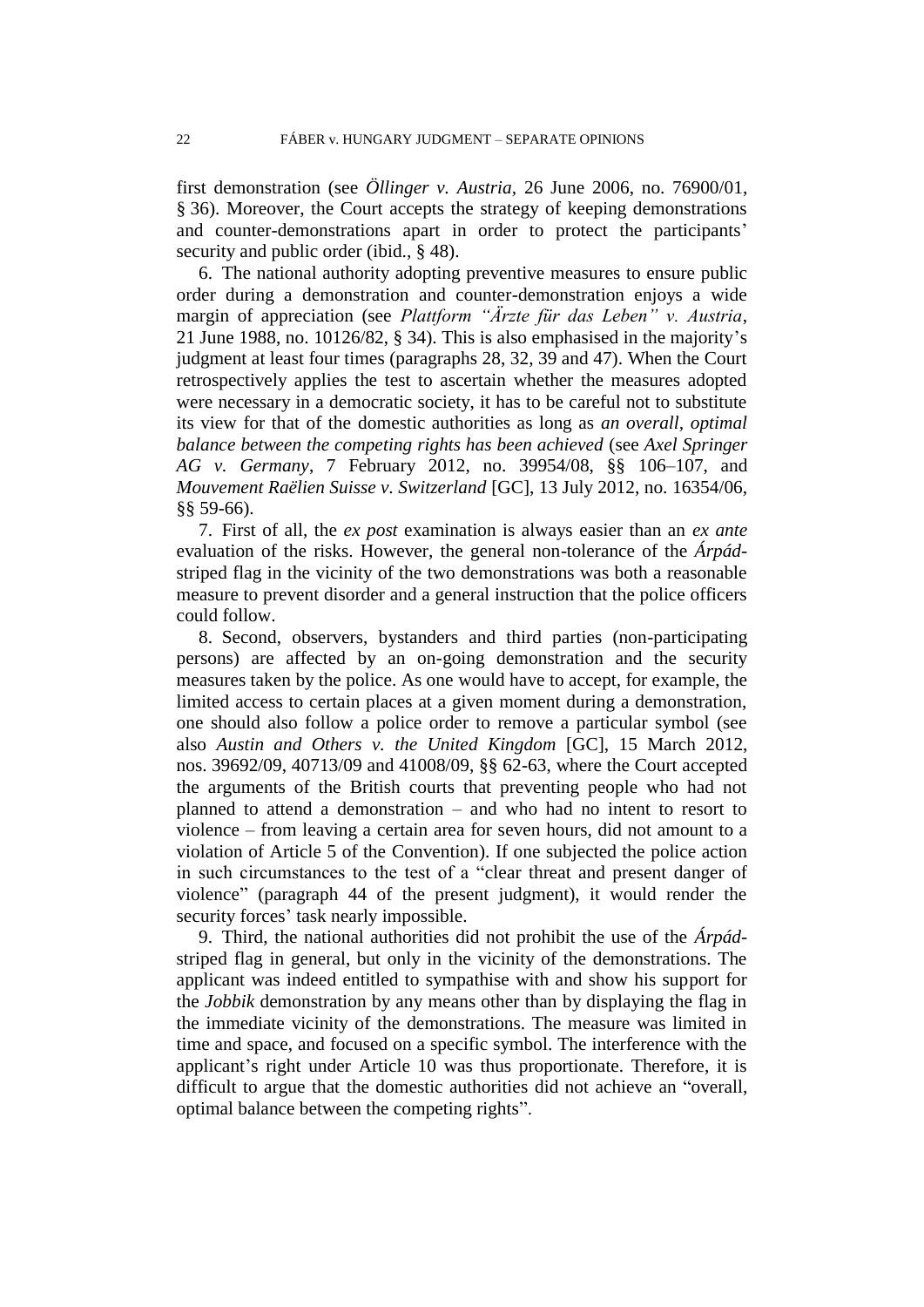10. This line of argument would have enabled the Court to find no violation in the case at hand.

#### **III. Alternative line of argument**

11. Alternatively, one can legitimately ask whether the raising of the *Árpád*-striped flag falls within the ambit of expression protected by Article 10 of the Convention. A demonstration or other forms of expression may annoy or cause offence to persons opposed to it (see *Plattform "Ärzte für das Leben" v. Austria*, cited above, § 32, and *Stankov and the United Macedonian Organisation Ilinden v. Bulgaria*, 2 October 2001, nos. 29221/95 and 29225/95, § 86) or even shock (see, for example, *Handyside v. the United Kingdom*, 7 December 1976, § 49, Series A no. 24; *Gerger v Turkey* [GC], 8 July 1999, no. 24919/94, § 46; and *Monnat v. Switzerland*, 21 September 2006, no. 73604/01, § 63).

12. In my view, this threshold is passed in the present case. What message (in addition to that already expressed by the *Jobbik* demonstration) other than a racist and fascist one could be conveyed by a flag that is associated in public opinion with the 1944/45 Nazi Regime in Hungary and is raised at a place where grave human rights violations were committed during the Second World War? In the light of Article 17 of the Convention (see *Witzsch v. Germany*, (dec.), 13 December 2005, no. 7485/03), I have serious doubts as to whether the expression of such an opinion could attract the protection of the Article 10.

13. Therefore, the case is different from that of *Vajnai v. Hungary* (8 July 2008, no. 33629/06) where the Court dealt with a general prohibition of a specific symbol having several meanings. In addition, in *Vajnai,* the symbol in question (a red star) had been displayed by a person who belonged to a group with no totalitarian ambitions – a lawfully registered left-wing political party with connections to the international workers' movement. Taking due account of the context, the Court held that the display of the red star was unrelated to any racist or totalitarian propaganda, and was merely a symbol of the left-wing political movement (ibid., §§ 25, 51 and 52). In the case at hand, the *Árpád*-striped flag was not prohibited in general. It was banned only during demonstrations, and – in my view – had a clear fascist meaning *at the specific place and time* it was displayed by the applicant.

14. However, even assuming that the display of the *Árpád*-striped flag at that very place and at the very moment could have expressed a message that falls within the ambit of Article 10, I am convinced that it is not for the Court to decide on the disputed nature of this historical symbol. The case at hand is a telling example, showing that the interpretative meaning of a symbol may vary according to the place, the time and the historical context. These elements are best assessed by the national authorities (see also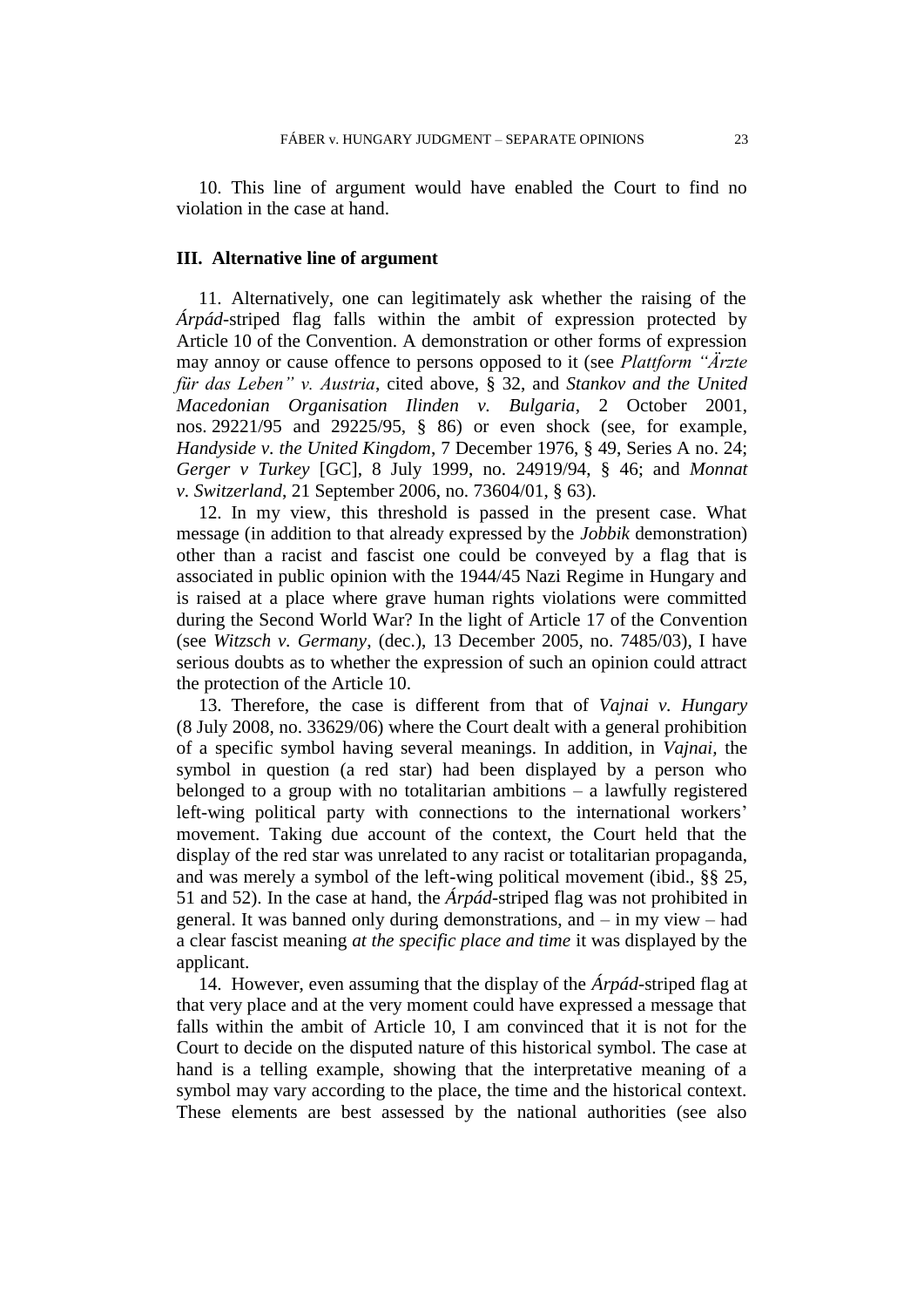*Ždanoka v Latvia*, 16 March 2006, no. 58278/00, § 121, where the Court – taking account of the "very special historico-political context" – afforded the State a wide margin of appreciation in the application of Article 3 of Protocol No. 1; similarly, see also *Evans v. the United Kingdom*, no. 6339/05, § 77; *Leyla Şahin v. Turkey*, no. 44774/98, 10 November 2005, § 109; and the concurring opinion of Judge Rozakis in *Egeland and Hanseid v. Norway,* no. 34438/04, 16 April 2009, all highlighting the point that national authorities were better placed than the Court to decide the sensitive issues in question and that therefore national decisions must be given special importance).

15. Various international human rights bodies are deeply concerned by the increasing intolerance in Hungary; see, for example, the Report of the European Commission against Racism and Intolerance cited in paragraph 15 of the judgment, the Report of the Special Rapporteur on contemporary forms of racism, racial discrimination, xenophobia and related intolerance, Githu Muigai, on his mission to Hungary (A/HRC/20/33/Add.1 2, 23 April 2012), and the most recent concluding observation by the UN Human Rights Committee (HRC):

"The Committee is concerned at the virulent and widespread anti-Roma statements by public figures, the media, and members of the disbanded Magyar Gàrda. The Committee is also concerned at the persistent ill-treatment and racial profiling of the Roma by the Police. Furthermore, it is concerned at indications of rising anti-Semitism in the State party .... The State party should adopt specific measures to raise awareness in order to promote tolerance and diversity in society and ensure that judges, magistrates, prosecutors and all law enforcement officials are trained to be able to detect hate and racially motivated crimes. The State party should ensure that members or associates of the current or former Magyar Gàrda are investigated, prosecuted, and if convicted, punished with appropriate sanctions." (HRC, CCPR/C/HUN/CO/5, 16 November 2010, § 18).

I am aware of the fact that the Court does not deal with the general human rights situation in a country, but decides individual cases. However, in the case at hand the local authorities granted permissions for a demonstration against racism and for a counter-demonstration, and tried to secure public order by not tolerating fascist symbols during the event. This is exactly what they are called upon to do by various international human rights bodies.

## **IV. International texts and materials**

16. In paragraph 16 the majority cite the HRC's view in *Kivenmaa v. Finland*. I have doubts as to the usefulness of this citation. First of all, the gathering of several persons at the site of welcoming ceremonies for a foreign head of State on an official visit (described in § 9.2 thereof) seems to fall perfectly well within the definition of an assembly recently given in *Tatár and Fáber v. Hungary* (nos. 26005/08 and 26160/08,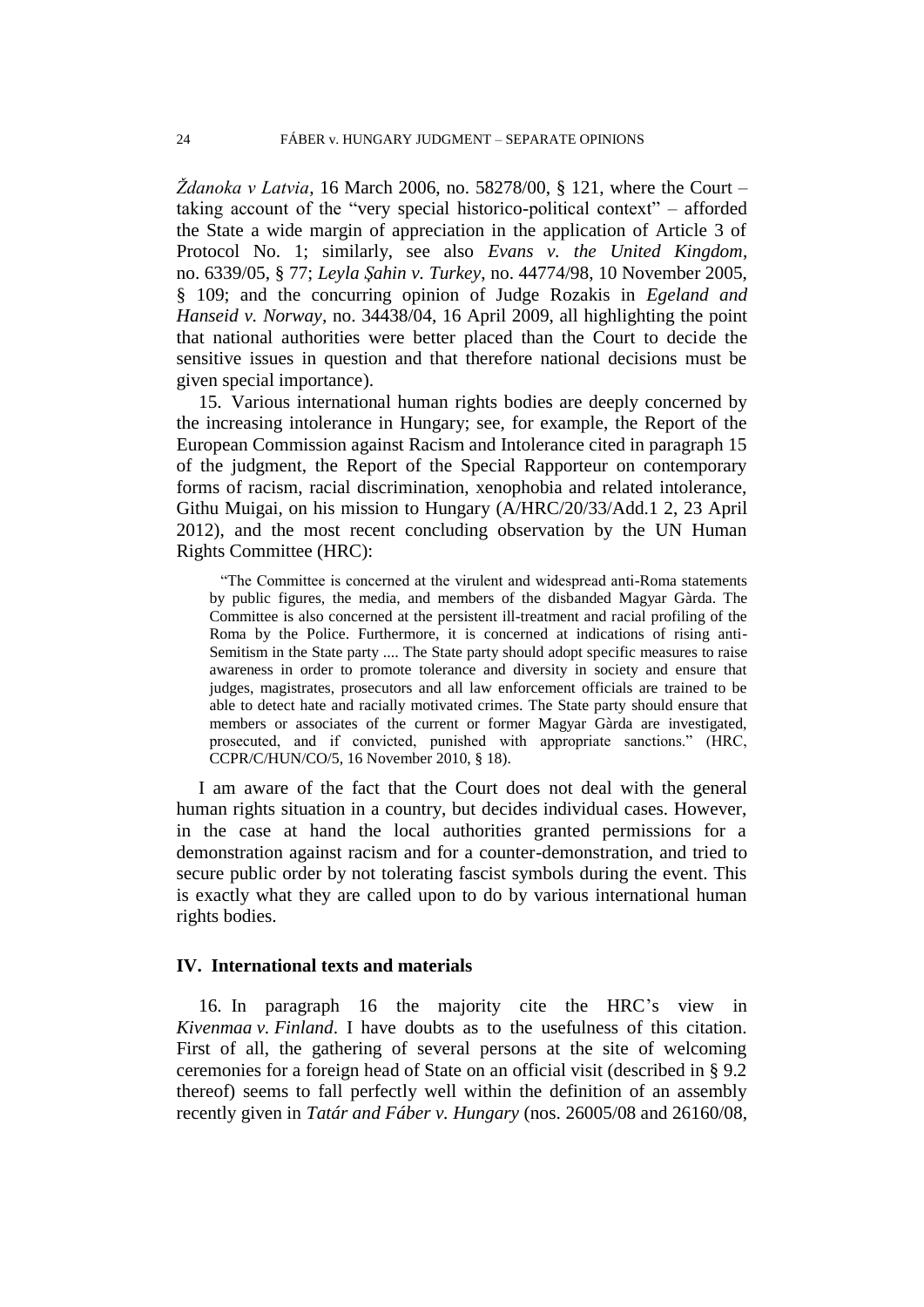§ 29, 12 June 2012), assuming the intentional presence and willingness of the participants in articulating an opinion, i.e., protesting against the official visit. Second, the characterisation of the gathering as an assembly in the sense of the Hungarian Assembly Act (see paragraph 9) was irrelevant for the decision in the case at hand, as the Court rejected the Government's observation that the assembly had not been notified in advance (see paragraph 49). Third, the views expressed by the HRC in *Kivenmaa v. Finland* might no longer be good law under the International Covenant on Civil and Political Rights, as there is not a single subsequent communication that would confirm this approach. The *Kivenmaa* type of assembly falls perfectly well within the definition given by the Special Rapporteur on the rights to freedom of peaceful assembly and association, Maina Kiai:

"An 'assembly' is an intentional and temporary gathering in a private or public space for a specific purpose. It therefore includes demonstrations, inside meetings, strikes, processions, rallies or even sits-in. ..." (A/HRC/20/27, 21 May 2012, § 24).

Moreover, *Kivenmaa* has been criticised in literature as follows (Manfred Novak, CCPR Commentary, N.P. Engel, 2nd revised edition, 2005): "... the gathering of 26 individuals, amid a larger crowd, with the aim of criticizing the human rights record of a foreign head of State is ... to be considered as an assembly within the meaning of Art. 21 ..." (p. 486). Nowak holds that "intentional, temporary gatherings of several persons for a specific purpose are afforded the protection of freedom of assembly" (p. 484) under Article 21 of the International Covenant on Political and Civil Rights and that the *Kivenmaa* assembly would fall within this definition.

17. While I am generally in favour of citing international law materials, the Court should do this only where it is helpful for the reasoning in the case at hand. Needless to say, it is dangerous to quote precedents from another jurisdiction without mentioning that those decisions or judgments are based on a different human rights concept (e.g. free speech according to the First Amendment to the US Constitution, rather than freedom of expression in Article 10 of the Convention) and handed down by a body having different functions and competences from those of our Court (e.g. a Federal Supreme Court, as opposed to an international court). The bare citation of such judgments outside the comparative context is overly simplified and therefore misleading.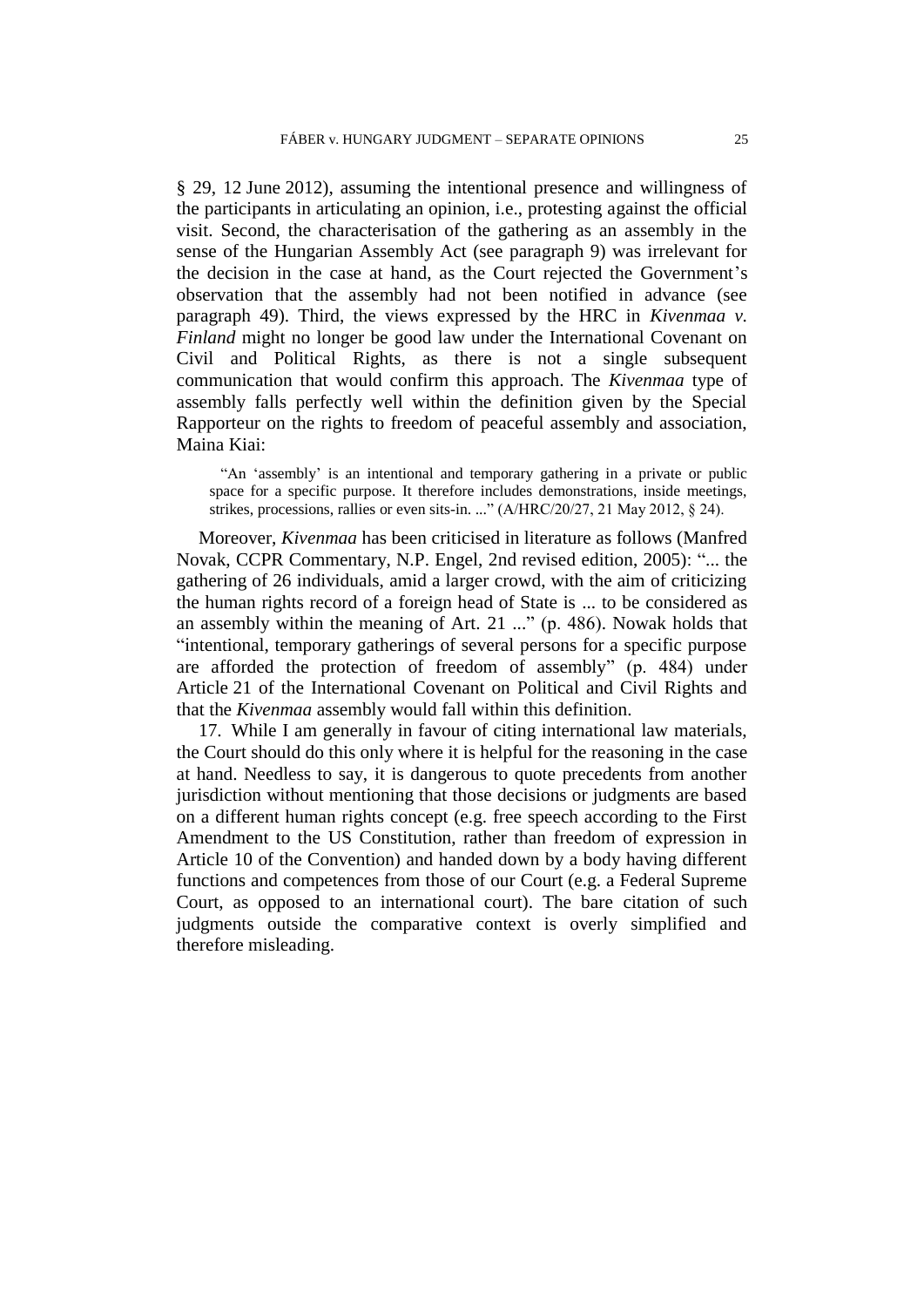## CONCURRING OPINION OF JUDGE POPOVIĆ JOINED BY JUDGE BERRO-LEFÈVRE

I voted along with the majority in this case mostly because, as a disciplined judge, I felt bound by the Court's previous rulings in *Vajnai*  (*Vajnai v. Hungary, app. no. 33629/06*), being the leading case, as well as in *Fratanolo (Fratanolo v. Hungary, app no. 29459/10)*, the case in which I was on the bench. The reasoning which provides ground for such an approach is simple: if a left wing political symbol is allowed, irrespective of the consequences that its exposing may produce, then a right wing symbol should be allowed as well.

The problem of applying Article 10 of the Convention to exposing of political symbols deserves in my opinion our attention and profound reflection. Exposing extremists' symbols does not seem to be a goal to which I would be ready to subscribe at any cost and rate. The Europe I believe in is by no means a Europe of extremists' symbols. I am opposed to Europe of swastikas, Europe of concentration camps and gulags, Europe of hatred marked by banners.

These are the reasons which make me submit a separate opinion in the present case. Concurring with the majority I suggest that the Court revisit its jurisprudence in the class of cases to which the present one belongs.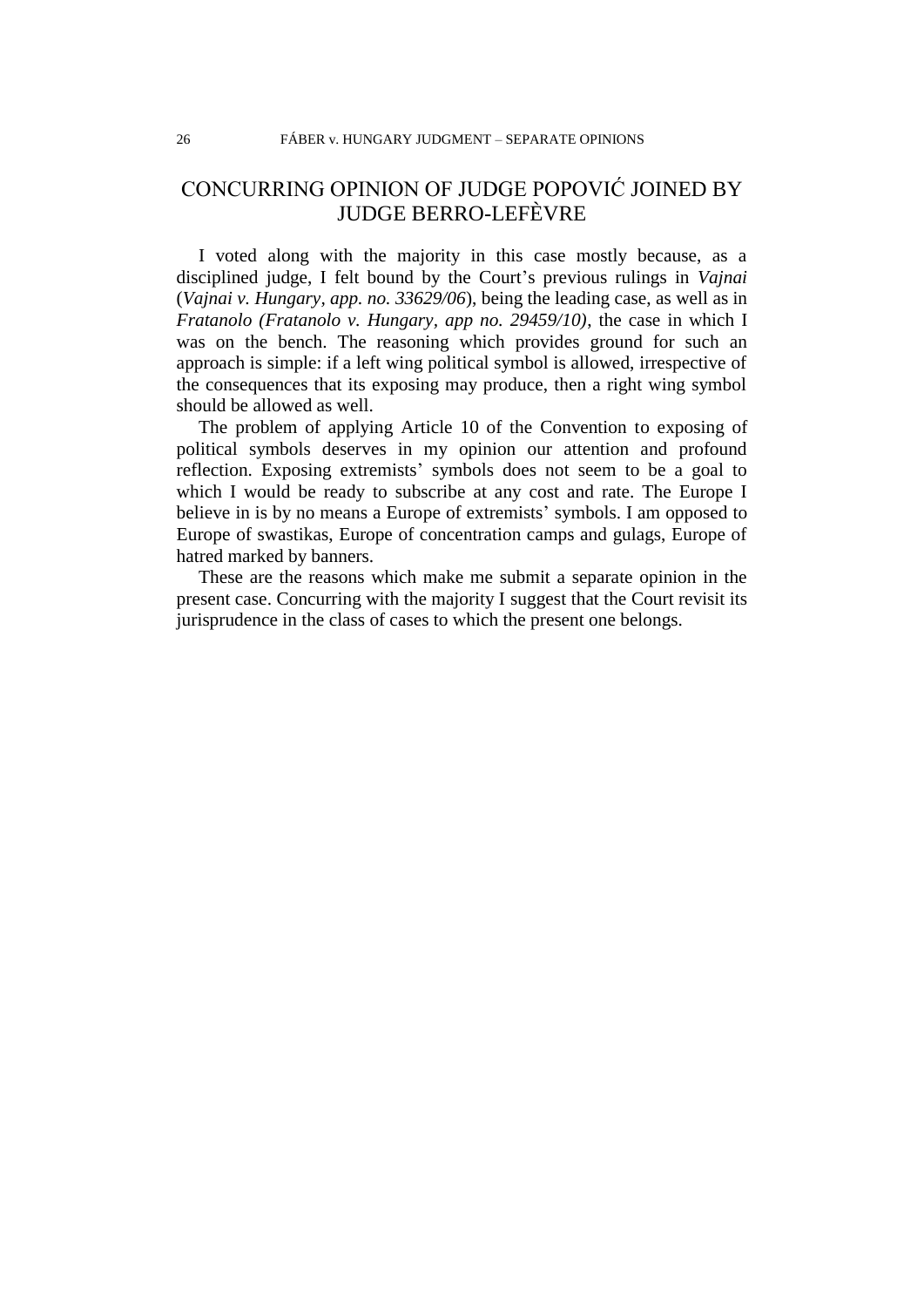## CONCURRING OPINION OF JUDGE PINTO DE ALBUQUERQUE

The *Fáber* case deals with the use of symbols with a political connotation in the public arena. I can subscribe to the finding of a violation of Article 10 of the European Convention of Human Rights ("the Convention"), but, with all due respect, I cannot agree with the reasoning of the judgment. In my understanding, the reasoning says both too much and too little. On the one hand, it multiplies the legal criteria for assessing the proportionality of the interference. On the other hand, it does not evaluate all the relevant facts to be taken into account in the proportionality test and does not perform the required necessity test<sup>1</sup>. Those are the purposes of this concurring opinion.

## **The nature of the interference**

 $\overline{a}$ 

The interference with the applicant's freedom of expression was twofold: first, he was hindered from displaying a flag in a public space by a clear police order to remove the flag or leave the site and, second, since he did not comply with the order he was given, he was taken to a police station, held in custody and under interrogation for six hours and later on convicted and fined for the regulatory administrative offence of disobeying police instructions. The interference consisted of a sequence of positive acts by the State authorities, namely the police officers' conduct during the demonstration, the police department's conviction and fining of the applicant and the Pest Central District Court's review of that punishment.

Had the police and the Pest Central District Court omitted to carry out those acts and take those decisions, there would be no case at all. Therefore, the issue at stake is the conduct of the police and the decision of the Pest Central District Court, which interfered with the applicant's freedom of expression, and not, as the Government argued, the duty of the domestic authorities to take positive measures to enable the lawful demonstration by MSZP, the Hungarian Socialist Party, and the equally lawful counterdemonstration by members of Jobbik, a legally registered right-wing party, to proceed peacefully. In addition, neither the police nor the Pest court contended that the applicant and his colleagues had staged an unlawful demonstration, to which the police had a duty to put an end. Finally, the applicant cannot now be restored to the situation in which he found himself

<sup>&</sup>lt;sup>1</sup> In this regard see the introductory thoughts set out in my dissenting opinion in the Grand Chamber case of *Mouvement raëlien suisse v. Switzerland* ([GC] no. 16354/06, 13 July 2012), where I define the elements of the proportionality and necessity tests utilised in Article 10 cases.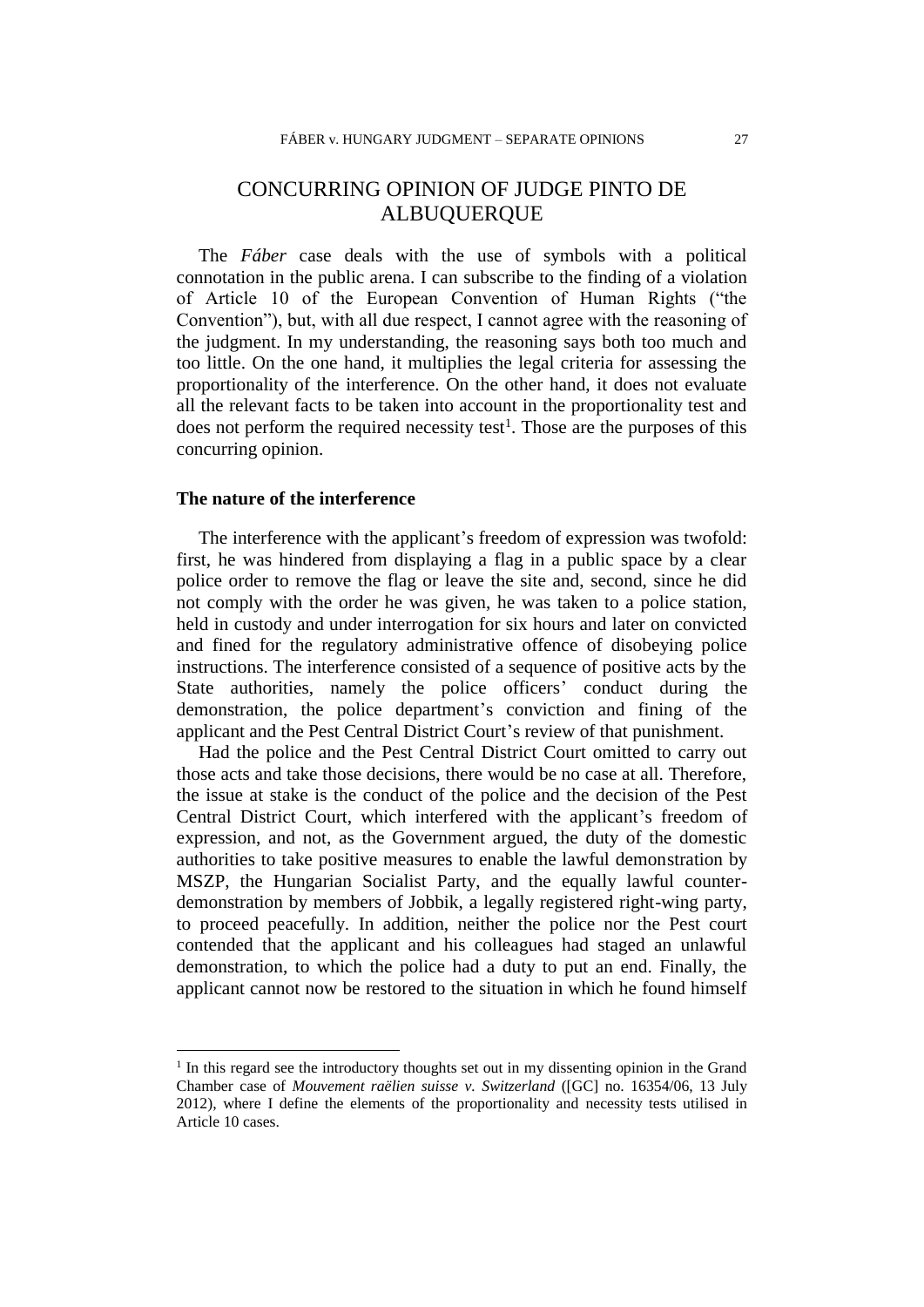prior to the police's action, which indicates that the State's obligation in the present case was negative in nature.

Thus, the police's and the court's actions and decisions are to be assessed in terms of the negative obligations arising from Article 10 of the Convention, which narrows the breadth of the margin of appreciation of the respondent State.

#### **The form of the expression**

 $\overline{a}$ 

The applicant was silent and only held a flag in the company of some other people. A symbol, such as a flag, an emblem, a uniform or a motto, can be a powerful way of conveying a message. In the case of political expression, a symbol can synthesise a fully-fledged doctrine or ideology, just as the sickle-and-hammer or a five-pointed red star represents communist ideology or the swastika cross stands for National Socialist ideology<sup>1</sup>. The same applies with regard to religious expression, for example with the Star of David for Jews, the cross for Christians, and the crescent moon for Muslims<sup>2</sup>. Moreover, the handling of a symbol in the public arena may be an issue of general interest,<sup>3</sup> and both the use and the desecration of a symbol can, under strict legal conditions, be criminalised<sup>4</sup>. Hence, the display of a symbol, such as a flag, in a public space is a form of expression protected under Article 10 of the Convention, which may only be restricted within the limits of its second paragraph.

In the instant case, the applicant exhibited an Árpád-striped flag. This flag has been listed as one of the historical Hungarian banners. The Árpád stripes are the name of a particular heraldic configuration which has been

<sup>1</sup> On political symbols in the Court's case-law, see *Vajnai v. Hungary*, no. 33629/06, ECHR 2008, and *Fratanoló v. Hungary*, no. 29459/10, 3 November 2011.

<sup>2</sup> On religious symbols in the Court's case-law, see *Lautsi and Others v. Italy* [GC], no. 30814/06, ECHR 2011; *Dogru v. France*, no. 27058/05, 4 December 2008; and *Leyla Şahin v. Turkey* [GC], no. 44774/98, 10 November 2005,.

<sup>3</sup> See *Filatenko v. Russia*, no. 73219/01, 6 December 2007, concerning a question put by a journalist during a live TV show with the participation of election candidates with regard to the tearing down of the Tyva Republic flag.

<sup>4</sup> With reference to the use of prohibited symbols, see *Vajnai*, cited above, § 53, and *Fratanoló*, cited above, §§ 26-27, both concerning section 269/B of the Hungarian Criminal Code; with reference to denigration of a flag, see *Grigoriades v. Greece*, 25 November 1997, § 38, *Reports of Judgments and Decisions* 1997-VII, concerning Article 74 of the Greek Military Criminal Code; with reference to denigration of "Turkishness", see *Altuğ Taner Akçam v. Turkey*, no. 27520/07, §§ 93-95, 25 October 2011, concerning Article 159 of the former Turkish Criminal Code and Article 301 of the new Turkish Criminal Code, both couched in unacceptably broad terms resulting in a lack of foreseeability as to the effects of the criminal law; and with reference to the same crime, but from the perspective of the "social need" for the criminal punishment, see *Dink v. Turkey*, nos. 2668/07, 6102/08, 30079/08, 7072/09 and 7124/09, §§ 134-136, 14 September 2010.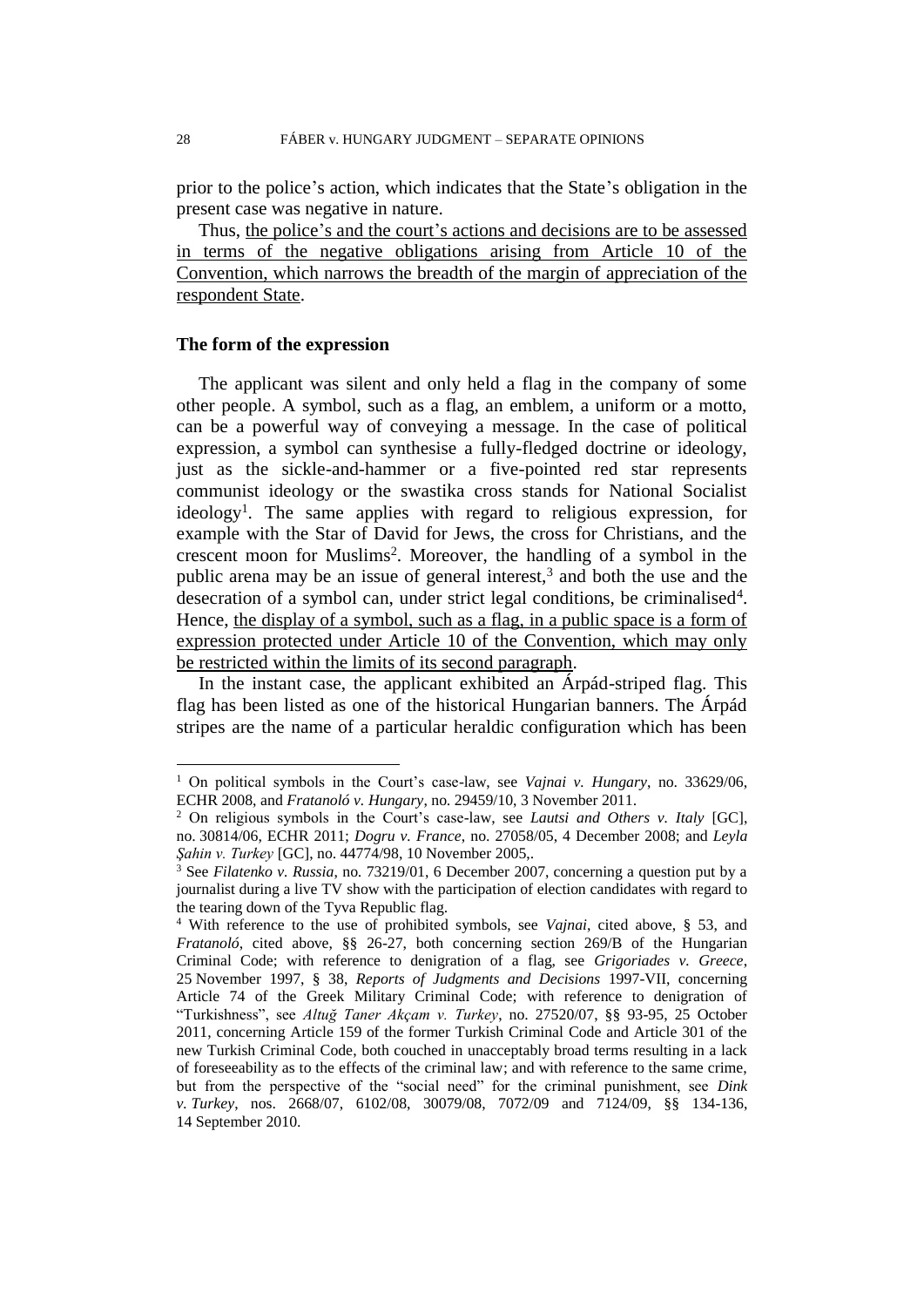used since at least 1202 in Hungarian heraldry. They were associated with the founding dynasty of Hungary, the House of Árpád, but later dynasties of Hungary adopted them in one form or another to stress the legitimacy of their claim to the Hungarian throne. The four silver stripes (often depicted as white) are sometimes claimed to symbolise "the four silver rivers" of Hungary – the Danube, the Tisza, the Sava and the Drava. They still can be seen in the dexter of the current coat of arms of Hungary.

It cannot be ignored that the Hungarian Arrow Cross Party, a National Socialist party which led a Government of National Unity from 15 October 1944 to 28 March 1945, used a similar flag. During its short rule, it is estimated that fifteen thousand people, many of them Jews, were murdered. In spite of the graphic similarities of these flags, the Arrow Cross Party flag is not to be confused with the Árpád flag: the Árpád stripes have been defined since the late nineteenth century as a barry of eight stripes, starting with red and ending with argent, contrasting with the nine stripes of the Arrow Cross Party, starting and ending with red, with white stripes in between, and a green arrow cross within a white square and a white capital "H" in the middle.

Since the Árpád-striped flag was lawful at the time of the events, and still is, and it cannot be objectively mistaken for the flag of the Hungarian Arrow Cross Party, a narrow margin of appreciation is left to the respondent State<sup>1</sup>.

## **The space and timing of the expression**

 $\overline{a}$ 

Given that the use of a flag or any other symbol of a political ideology, regime, party or movement falls *per se* under the protection of Article 10, this form of expression may nonetheless lose such protection when it provokes a clear and imminent danger of public disorder, crime or other infringement of the rights of others<sup>2</sup>. The danger is not linked to the symbol itself but to its use in a particular context<sup>1</sup>.

 $1$  On the objective standard for comparing symbols see, for instance, the German Federal Constitutional Court judgment of 1 June 2006 and the German Supreme Court judgments of 13 August 2009 and 28 July 2005. Both courts have argued that the perspective of a common, uninvolved citizen, and not that of an expert, is the test for comparing and assessing the similarity between symbols.

<sup>&</sup>lt;sup>2</sup> The judgment proposes three different criteria for assessing the proportionality of the interference: "clear threat or present danger of violence" (paragraph 44), "reprehensible act" (paragraph 48) and "capable of causing public disorder" (paragraph 53). It should be noted that in *Vajnai* (cited above, § 49) the Court used the "real and present danger" standard. In *Fratanoló* (cited above, §§ 25-26), after referring to the *Vajnai* precedent, the Court backed away from using it, censuring the respondent State solely for the lack of judicial scrutiny of the dangerousness of the applicant's conduct. These multiple and different criteria do not match the Court's own case-law concerning the justification for restricting freedom of expression in order to maintain public order, prevent the commission of crimes and protect the rights of others. In fact, the Court established the "clear and imminent danger" standard in *Gül and Others v. Turkey* (no. 4870/02, § 42, 8 June 2010)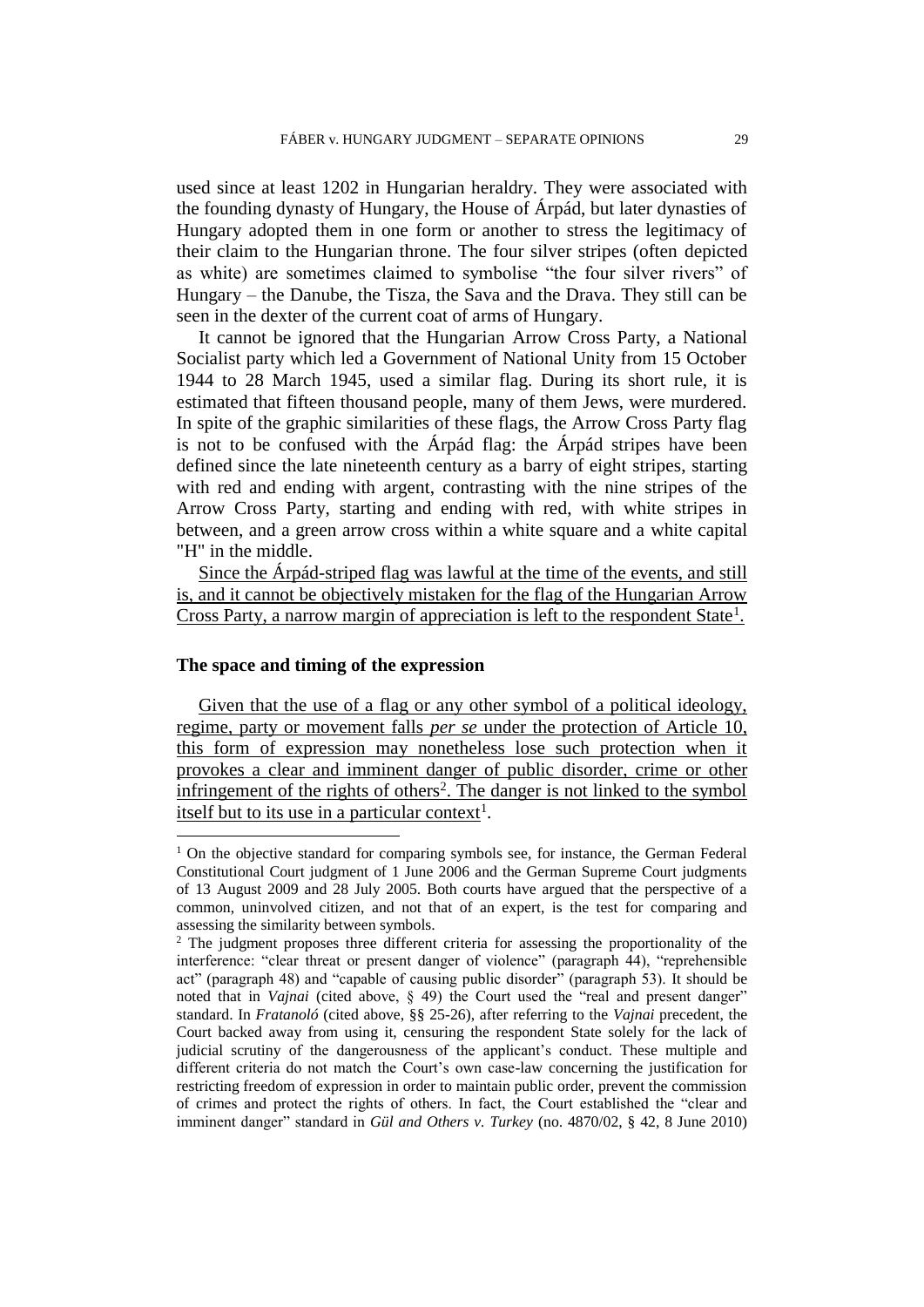In the present case, the flying of the flag took place in a public space, at the steps leading to the Danube embankment, the location where from 1944 to 1945, during the Arrow Cross Party regime, Jews were exterminated in large numbers. The date was 9 May, "Victory Day" or the Second World War commemorative day in Hungary, which marks the capitulation of Nazi Germany to the Soviet Union in the Second World War. The applicant held the flag while two demonstrations were occurring, one organised by the MSZP and the other supported by members of Jobbik. It seems that the applicant and his colleagues were placed between the two demonstrations.

In principle, States have a narrow margin of appreciation with regard to expression in a public space, such as the embankment of a river, in the vicinity of Parliament. But when the place or the time chosen for the expression is linked to the history of the country, a broader margin of appreciation should be afforded to States, because they are in a better position to assess the impact that the expression could have in their society in the light of its cultural specificities. There is a caveat to this principle: history cannot be a panacea for content control of speech and expression. The State does not have to perform the role of keeper of the official version of a country's history, simply because there is no such thing as an official history in democratic societies<sup>2</sup>. Yet respect for tragic events in the history of a country may be viewed as a relevant factor when the State regulates expression in certain public places and on certain dates<sup>3</sup>. Hence, in the particular circumstances of the case, the historical background of that part of the Danube embankment where the interference occurred broadens the margin of appreciation of the respondent State.

 $\overline{a}$ 

and *Kılıç and Eren v. Turkey* (no. 43807/07, § 29, 29 November 2011), and had already implicitly done so in *Ergin v. Turkey (no. 6)* (no. 47533/99, § 34, 4 May 2006), when it considered whether the applicant's action could "precipitate immediate desertion". The wording used in *Vajnai* hints at a different criterion, since a present danger may not yet be imminent, the latter criterion being much more demanding than the former.

<sup>1</sup> On the importance of context to assess the dangerousness of symbols, see *Vajnai* (cited above, § 53) and *Fratanoló* (cited above, §§ 26-27). For instance, the swastika is dangerous if used in a context of Nazi activities, while it is harmless if used as a symbol of Hinduism or Buddhism.

 $2$  In the Court's case-law a distinction is made between "established historical facts", which cannot be disputed and may form a ground for restriction of expression, and an ongoing debate on historical facts, which allows for unrestricted expression (for examples of "established historical facts", such as the Holocaust, see *Lehideux and Isorni v. France*, 23 September 1998, no. 24662/94, § 47, *Reports* 1998-VII, and *Garaudy v. France* (dec.), no. 65831/01, ECHR 2003-IX, and for examples of ongoing debates on historical facts, see *Fatullayev v. Azerbaijan*, no. 40984/07, § 87, 22 April 2010; *Karsai v. Hungary*, no. 5380/07, § 35, 1 December 2009; and *Giniewski v. France*, no. 64016/00,§§ 50-51, ECHR 2006-I).

<sup>&</sup>lt;sup>3</sup> See, for example, the German Federal Constitutional Court judgment of 6 May 2005, on the passing of extreme right-wing demonstrators near a memorial of the Holocaust.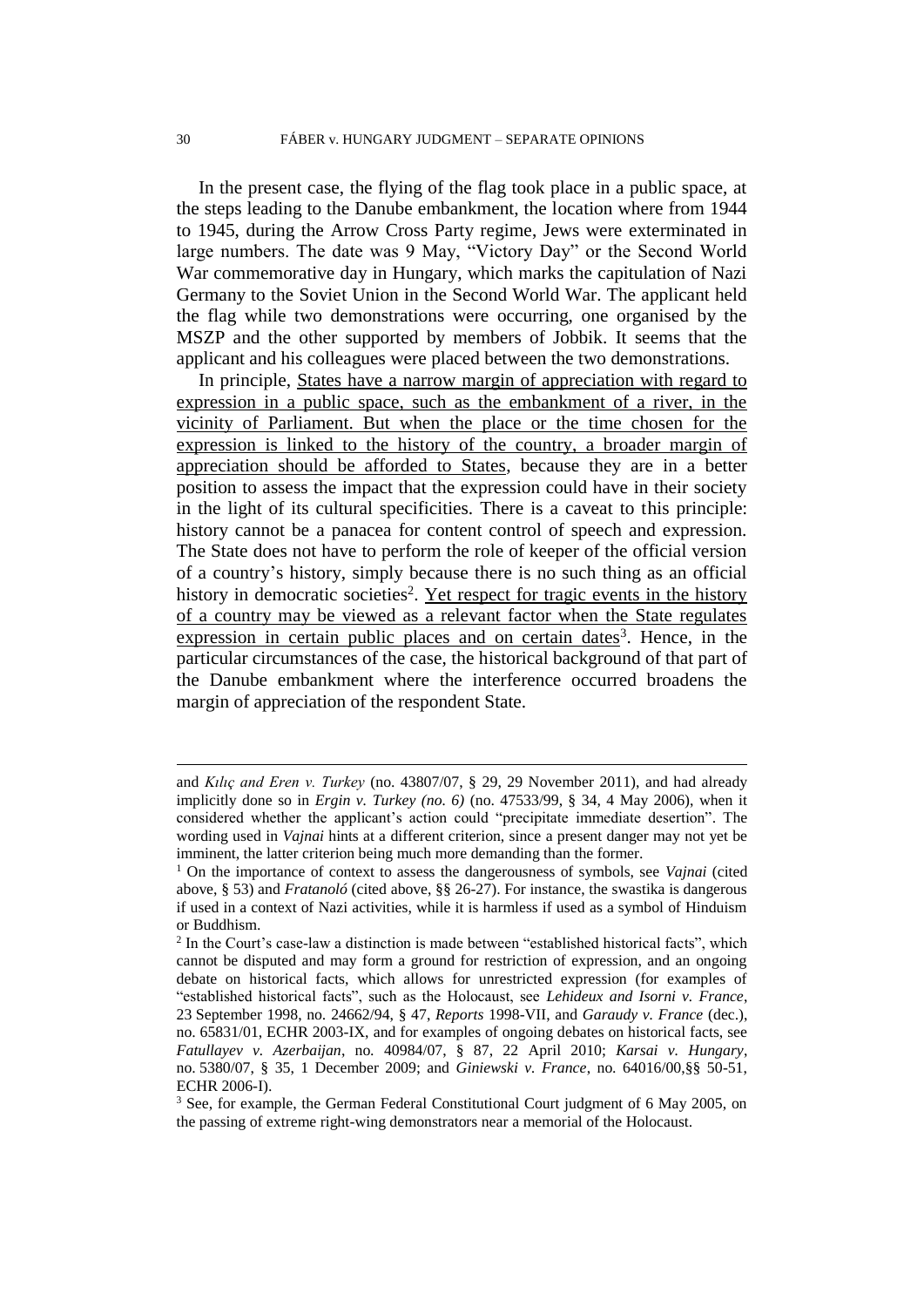#### **The nature of the expression**

The display of the Árpád-striped flag had, objectively, a political connotation in the particular circumstances of time and space in which it took place. Moreover, the applicant and his colleagues had a clear political intention by holding the flag of the Árpád regime, which was to state that they belonged to the nation, historically considered (see paragraph 27 of the judgment). The objectively and subjectively political nature of the expression is irrefutable, which significantly narrows the margin of appreciation of the respondent State.

## **The proportionality test**

 $\overline{a}$ 

In the case at hand, the nature of the interference and the nature of the expression point in the direction of a narrow margin of appreciation, but the place and time of the expression point in the opposite direction. Assessing the weight of these factors on both arms of the scales, the balancing act clearly favours that arm of the scales which considers the essence of the interference and of the expression, to the detriment of the arm which considers the circumstantial elements of space and time. Overall, a narrow margin of appreciation prevails in the particular circumstances of the case.

Having established the admissible criteria and their relative and overall weight, the Court should then have evaluated the reasons given by the national court for the interference with the applicant's freedom of expression. The Pest Central District Court gave two reasons: first, the applicant's conduct had been provocative, likely to result in unruliness in the context of the ongoing socialist demonstration, and second, it was also offensive, since the flag displayed by the applicant was placed higher than the national flag. These two arguments do not stand up, the first being groundless from a factual perspective and the second being inadmissible in a democratic society.

The first argument is based on the protection of public order as a legitimate aim for the restriction of the freedom of expression. Five facts could be put forward to deny the pertinence of the Pest court's reasoning<sup>1</sup>. First, at no time did the applicant and the few people accompanying him display aggressive or threatening conduct. They neither proffered Nazi slogans nor made Nazi salutations. They were silent and inert. A more selfrestrained appearance in a public space than this is difficult to imagine. Second, they were at a clear numerical disadvantage in relation to the police and the other two groups of demonstrators. The number of people surrounding the applicant could not be ascertained with certainty, but their

<sup>1</sup> See, for the consideration of a similar set of circumstances, *Öllinger v. Austria*, no. 76900/01, § 47, ECHR 2006-IX.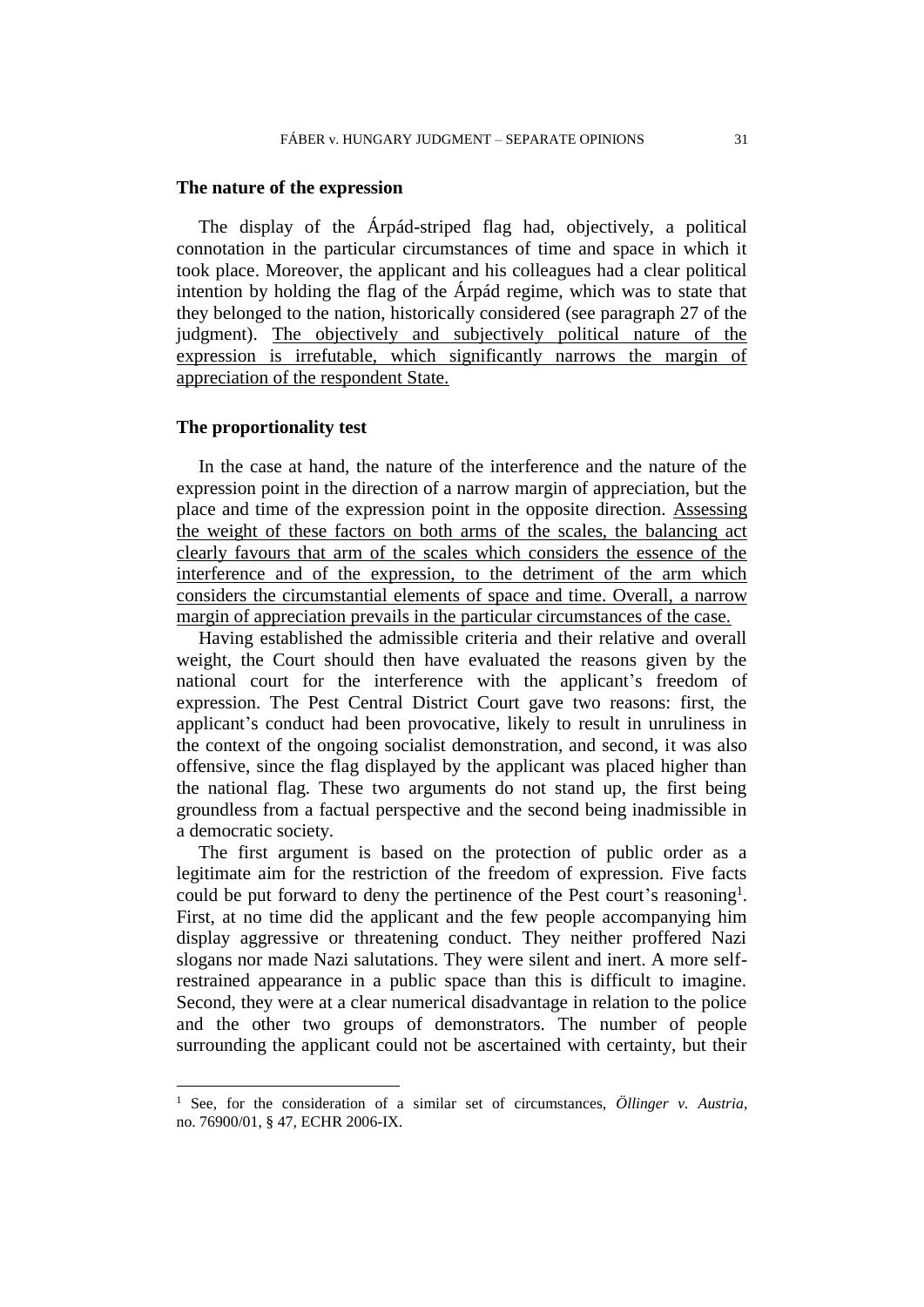group was much smaller than the other two groups of demonstrators. Third, there was a considerable physical distance between the two groups of demonstrators and the applicant and his colleagues. Fourth, the police were present at all times, keeping the different groups of demonstrators apart. Fifth, no previous incidents were referred to by the police to justify the argument that the applicant or the group of people with him could reasonably be expected to cause disturbances in the public arena. In these circumstances, it is totally unsubstantiated to maintain that there was a clear and imminent danger. Not even the wider standard of a real and present danger, or the much wider standard of a clear threat or present danger, could be said to adequately describe the factual situation. In relation to the Pest court's first argument, one cannot but conclude that there was no clear and imminent danger and that therefore the reason invoked for the interference was not sufficient.

The second argument concerns the protection of the national flag of Hungary. Implicitly, the Pest court considered that the applicant's conduct, in placing the Árpád-striped flag higher than the national flag, had offended the national flag. The denigration of a flag may be a form of expression punishable by criminal  $law<sup>1</sup>$  and therefore the prevention of crime may be a legitimate ground for restricting such expression. Even in those countries whose criminal laws do not contain such a provision, denigration of the national flag may justify a restriction of the freedom of expression in order to prevent public disorder.

In the instant case, the domestic authorities did not accuse the applicant of the crime of denigration of the national flag, although that offence is provided for in the national legislation. Having regard to the omission to prosecute the applicant for that criminal offence, it is difficult to understand why the Pest court would have considered that same circumstance relevant for the purpose of establishing a regulatory administrative offence. Moreover, a former royal flag may be displayed in a republican State or placed higher than the republican flag, these forms of political expression

 $\overline{a}$ 

<sup>&</sup>lt;sup>1</sup> The applicable provision was section  $269/A$  of the Hungarian Criminal Code, which is similar to §§ 90a and 104 of the German Criminal Code, Articles 270 and 298 of the Swiss Criminal Code, §§ 248 and 317 of the Austrian Criminal Code, section 110 (e) of the Danish Penal Code, Article 236 of the Romanian Criminal Code, Articles 173 and 175 of the Serbian Criminal Code, Article 433-5-1 of the French Criminal Code in the form of Law no. 2003-239 of 18 March 2003, and Articles 323 and 332 of the Portuguese Criminal Code. The broadness of some of these provisions is certainly problematic in view of the strictness of Article 10, paragraph 2, of the Convention. The problem is resolved in the United States, since the Supreme Court ruled, in *Texas v. Johnson*, 491 U.S. 397 (1989), and reaffirmed in *U.S. v. Eichman*, 496 U.S. 310 (1990), that it was unconstitutional for federal, State or municipal government to prohibit the desecration of a flag, although content-neutral restrictions may be imposed to regulate the time, place and manner of such expression.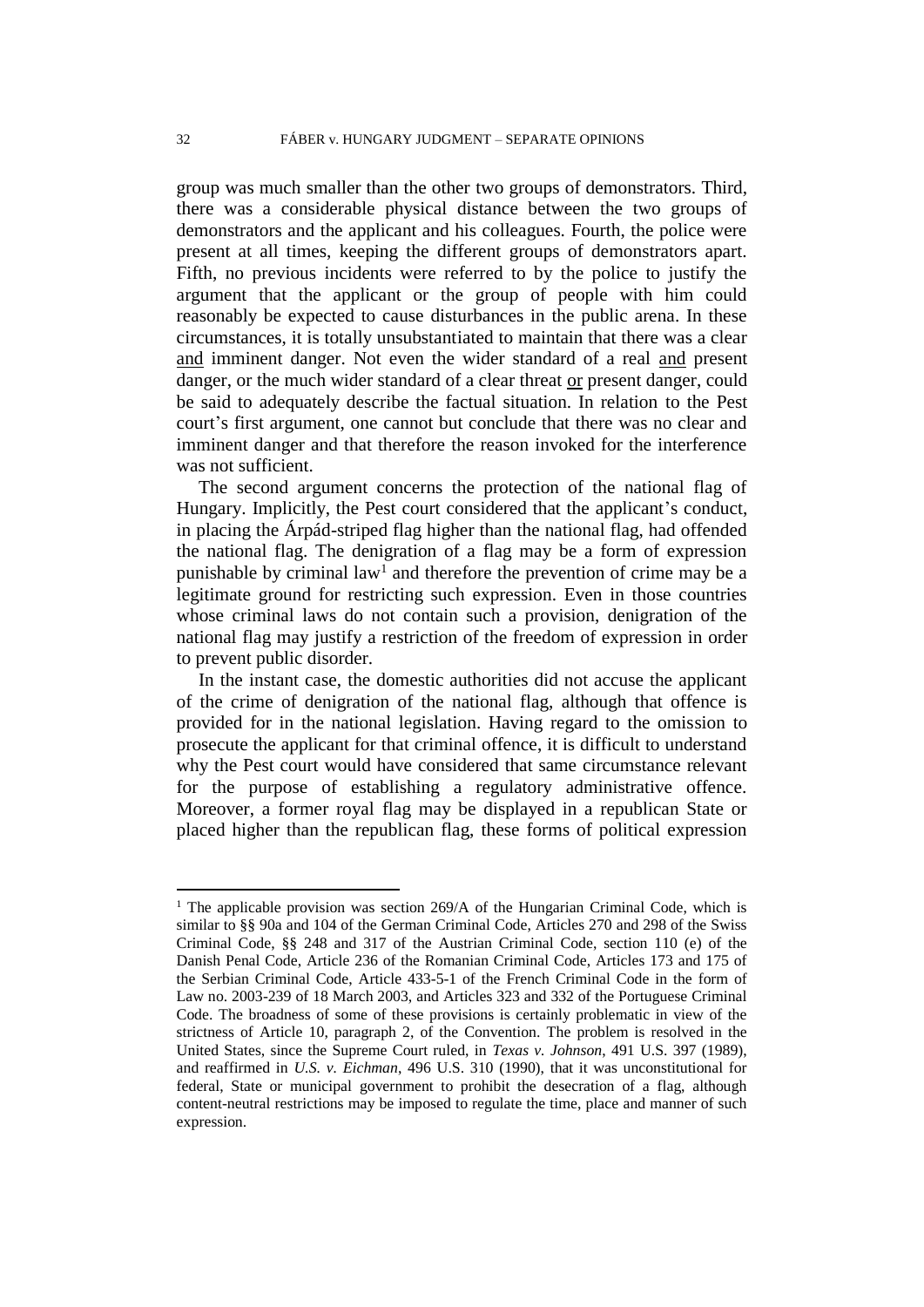being protected by Article 10. Hence, the Pest court's second argument does not sufficiently justify the impugned interference either.

## **The necessity test**

 $\overline{a}$ 

The police's action during the demonstration sought to avoid public disorder. In order to achieve that goal, the police chose to order the applicant to leave the site and, after his refusal, to detain him. His disobedience was punished in accordance with an administrative offence law. The question put by the necessity test is: could the social need pursued by the police have been achieved without such a strong interference with the applicant's freedom of expression? The answer is crystal-clear: yes. Even assuming that the interference was proportionate, which it was not, it cannot be said that the police's action would satisfy the necessity test. Instead of detaining and handcuffing the applicant, who remained silent and inert, without any threatening attitude towards the socialist demonstrators or any inciting attitude towards the right-wing demonstrators, the police could have kept the situation under control and countered any possible danger by less draconian measures, such as strategic positioning between the demonstrators and close surveillance of the evolving situation<sup>1</sup>.

Since there was no clear and imminent danger to trigger the police's action, the use of less intrusive measures would have been perfectly adequate to avoid any disturbance of order. Within the police's general powers of prevention of public disorder (section 30 of Act no. XXXIV of 1994 on the police), they could have continued to observe the situation closely. Such surveillance had been effective up until the moment the police interfered and there is nothing to suggest that it had become ineffective. In fact, the detention of the applicant corresponded to the most intrusive measure the police could have taken: it caused not only the physical removal of the flag from the place where the applicant was displaying it, but the removal of the applicant himself. Thus, he was hindered from manifesting his political views in any other way in that particular place and at that particular time<sup>2</sup>.

<sup>1</sup> The same argument was put forward in *Öllinger*, cited above, § 48.

<sup>&</sup>lt;sup>2</sup> This situation is different from the one examined by the United Nations Human Rights Committee in *Kivenmaa v. Finland* (communication no. 412/1990, U.N. Doc. CCPR/C/50/D/412/1990 (1994)), where a banner critical of a foreign government was "taken down" by the police, but the demonstration was allowed to continue, the applicant and her group being authorised to go on to distribute their leaflets and presumably give vent in public to their opinion concerning the visit of the contested Head of State. The UNHRC rightly found a violation of Articles 19 and 21 of the International Covenant on Civil and Political Rights. *A fortiori*, in the present case, whose features are much more serious, where the applicant was hindered from speaking out after his flag was removed, a finding of a violation is inexorable.